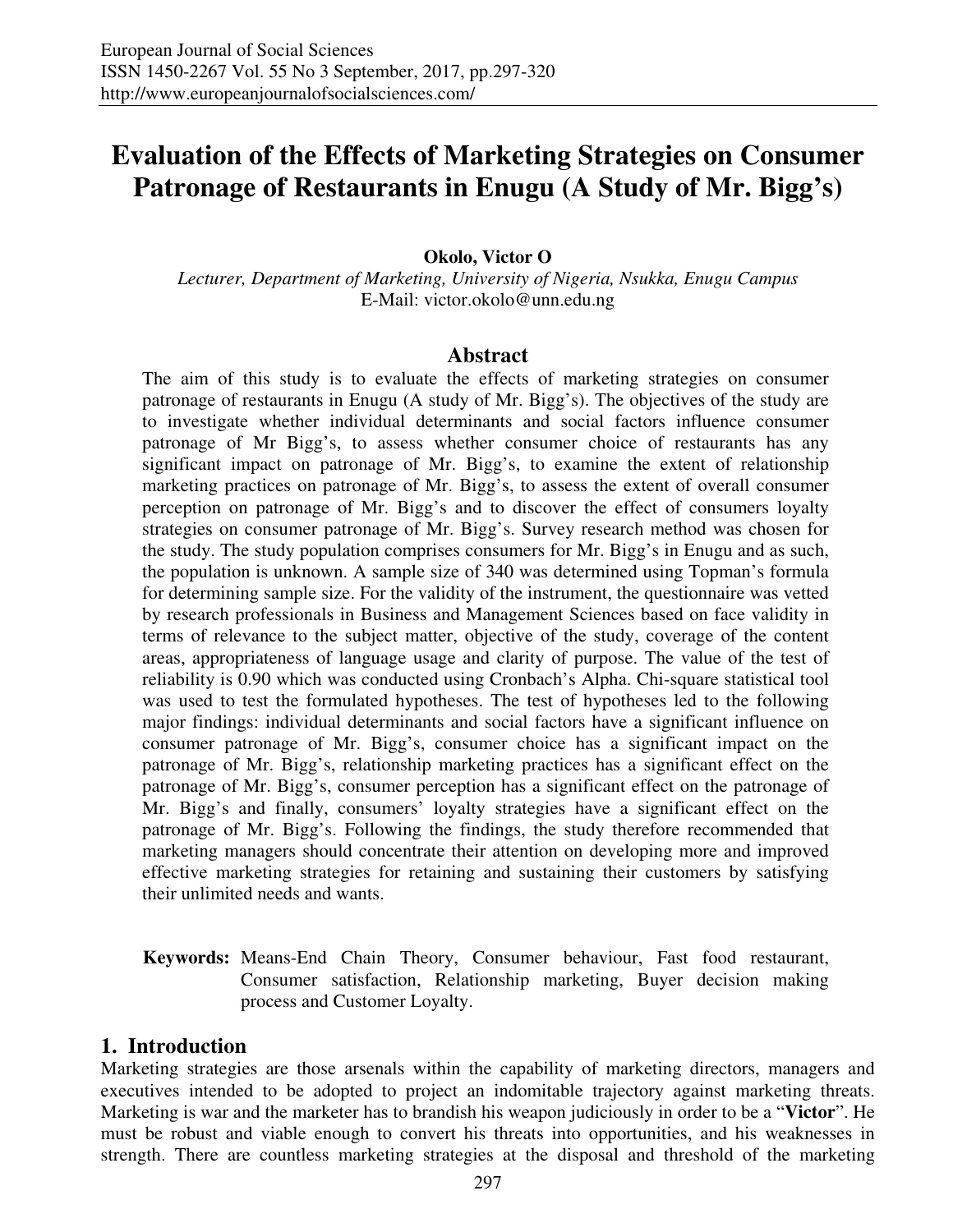professionals. However, every marketing strategy must recognize the kingship of the consumer. Perhaps most businesses fail because management relegates the indispensability of the consumer. And also forget that the system of government in any marketing system is a "Monarchical one, with the consumer sitting at the helm of affairs. With the above vignette, the study of the processes consumers undergo before any purchase is sine qua non to all businesses (manufactured products and services alike).

Onu (2005) "describes a consumer as a particular individual who makes a conscious decision to purchase goods or services from and patronize a particular firm or shop". The attributes of a consumer include; freedom of choice in the purchase decision, conscious exercise of that choice which results in the selection of certain goods and services and the rejection of others, involvement at the point of service delivery, and continuous patronage of a particular shop or outlet.

Choice of preference for opportunity cost of products by individuals and groups enlarges so much in time and occasionally individual interests clash. The wasted time in decision making by individuals and groups and their willingness to part with their money is a big setback on sales and performance. The major decision a buyer makes in a group and how his choice influences others is a problem in consumer behaviour. Consumer choice is the totality of consumers' decisions with respect to the acquisition, consumption, and disposal of goods and services.

According to Macinnis and Hoyer (2008), it involves more than just the way that a person buys tangible products. It also includes consumers' use of services, activities, experiences and ideas. The challenge of getting the attention of and remaining in the mind of the consumers have steadily increased, requiring organizations to create nicely planned and comprehensive marketing communication programmes in order to achieve organisational objectives. All marketing efforts should be, consumer focused, consumer centric, consumer oriented, and consumer obsessed, backed by integrated marketing communications aimed at generating consumer satisfaction as the key to satisfying organizational goals.

For a business to succeed in a competitive market where different brands compete for patronage and consumers have freedom of choice, coupled with high running costs, there is need for proper understanding of what the consumers need, want, and what they feel about the company's products and services. Organizations are required to be consumer-oriented and quality focused on utility creation to satisfy consumer's needs (Eze, Nnabuko and Beredugo, 2014).

According to Salami and Ajobo (2012), the first introduction of fast foods to Nigerians within the context of what is obtained in the Western world was by the United African Company (UAC) when they opened the first Mr. Bigg's restaurant in 1987. Since the introduction, consumer acceptance of fast food has continued to increase and many more fast food restaurants have sprung up like; Tantalizers, Crunchies, Friends, Sweet Sensation, Tasty Fried Chicken, Chicken Republic, Mama Cass, Chicken Lovers, Munchies etc.

However, fast food in the traditional sense is not new in Nigeria. These include fried/roasted plantain (Boli), roasted/fried yam (Dundun), fried bean cakes (Akara), beef kebab (Suya meat), roasted/cooked corn, and some local drinks. And this had been an age-long feature of many Nigerian towns serving snacks for those on transit. And those who cannot or do not have enough chance to cook.

This study is very important as it discussed in detail how the Means-End Chain theory works. It explained in details how consumers can make their brand choices considering product attributes, the consequences of product use and personal value attached with the purchase of the product. The description of this model in relation to consumer decision making process is what had been voided by researchers in Nigeria. And it is this void that this research had been able to fill.

#### **2. Problem Statement**

Every marketing strategy must bear the consumer in mind. Designing and developing a marketing programmes with a painstaking research on the consumer will lead into "misses or near misses" (Nwosu, 2001) problems for an organization. The consumer's tastes and needs are dynamic, implying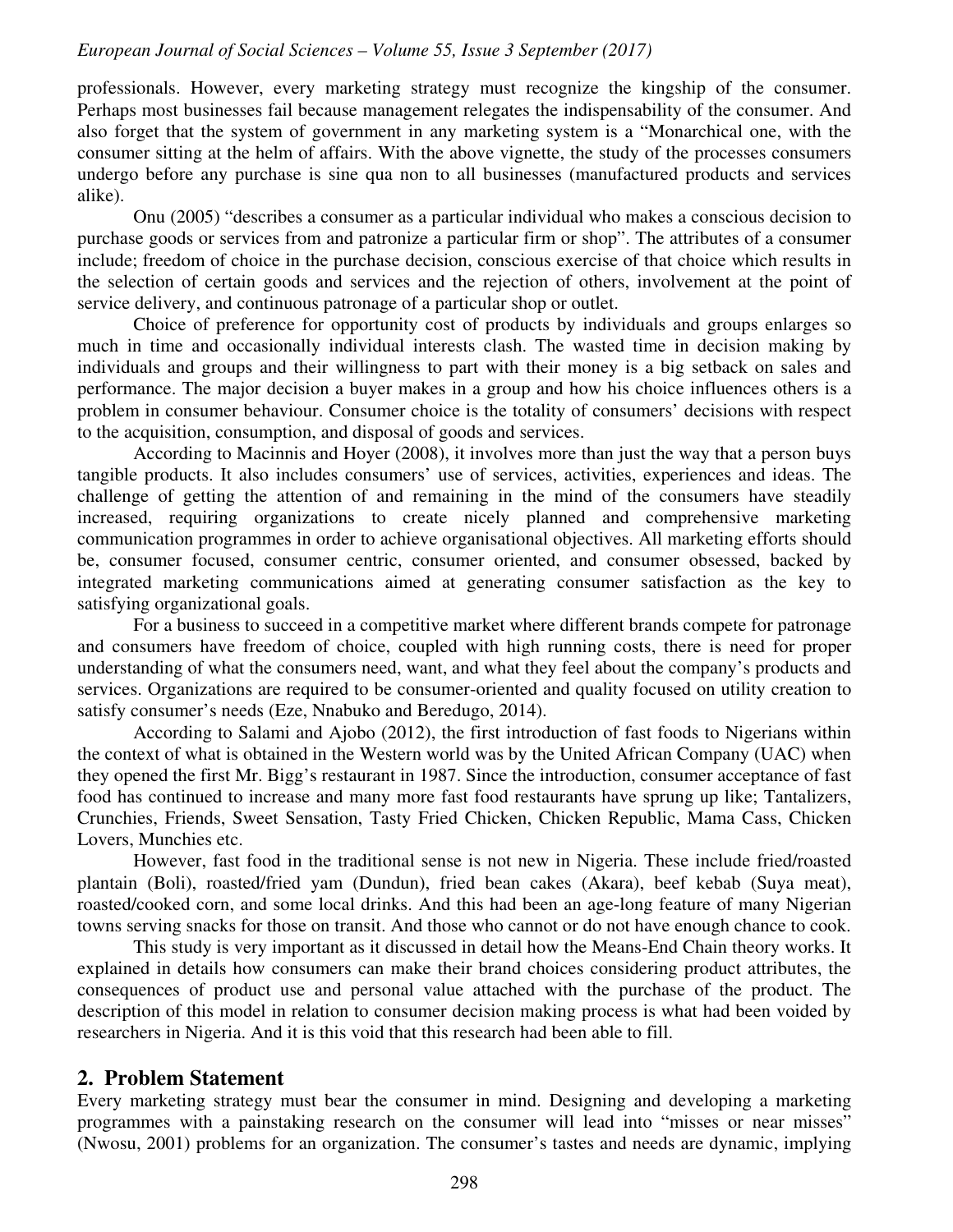that every product should constantly seek ways to offer freshness in order to remain relevant in the market place.

The restaurant industry is no longer divided into distinct segments since the services offered do sometimes overlap. That is, restaurant businesses have little or no competitive differentiation (Okolo, Agu, Obikeze and Ugonna). Many of the fast food restaurants offer similar products or services. Therefore, the way and manner their services are provided are critical to gaining competitive edge. Many of the restaurants in Enugu provide undifferentiated products. Any service provider that seeks to enjoy competitive edge must respond to consumer needs so as to promote satisfaction and gain customer loyalty. Again, in the highly competitive restaurant, these may relate to inappropriate marketing mix which is unable to attract and retain consumers.

However, marketing strategies that emphasize and over stretch customer acquisition without initiating customer retention and sustenance is otiose and will never be sustainable. Most companies had crashed a short while after establishment as a result of dereliction of duty on the part of those managers that plan and develop such fruitless programmes. Marketing strategies need to establish a win-win situation with the customers for it to achieve a resounding victory for the company.

# **3. Objectives of the Study**

The main objective of this quantitative research is intended to highlight factors affecting consumer choice of restaurant in Enugu metropolis with references to Mr. Bigg's. The specific research objectives include:

- 1. To investigate whether individual determinants and social factors influence consumer patronage of Mr Bigg's.
- 2. To assess whether consumer choice of restaurant has any significant impact on patronage of Mr. Bigg's.
- 3. To examine the extent of relationship marketing practices on patronage of Mr. Bigg's.
- 4. To assess the extent of overall consumer perception on patronage of Mr. Bigg's.
- 5. To discover the effect of consumers loyalty strategies on consumer patronage of Mr. Bigg's.

# **4. Research Hypotheses**

The following hypotheses are postulated for this study:

- 1. Individual determinants and social factors do not influence the patronage of Mr. Bigg's.
- 2. Consumer choice of restaurant does not significantly impact on Mr. Bigg's patronage.
- 3. Relationship marketing practices have no effect on the patronage of Mr. Bigg's.
- 4. Consumer perception does not have any significant effect on the patronage of Mr. Bigg's.
- 5. Consumers' loyalty strategies do not have any significant effect on patronage of Mr. Bigg's.

# **5. Significance of the Study**

Firstly, the management of companies, especially Mr. Bigg's will find the information very useful. This is because it will highlight the benefits of maintaining long-term relationship with customer. Both the management of Mr Bigg's and their customers will benefit from the Means-End Chain theory. This will guide them in making future important decisions for attracting and retaining their customers. And for customers, I will guide them in making important purchase decisions.

Also, the consumers will also find it useful as it will highlight the benefits they could derive from long-term relationship with marketers. It will urge them to engage in such relationship. Finally, the study will serve as some academic purposes. It will serve as a reference material to those who would carry out studies in related areas in the future.

# **6. Scope of the Study**

This study focuses on evaluating the effects of marketing strategies affecting consumer patronage of Mr. Bigg's restaurants in Enugu.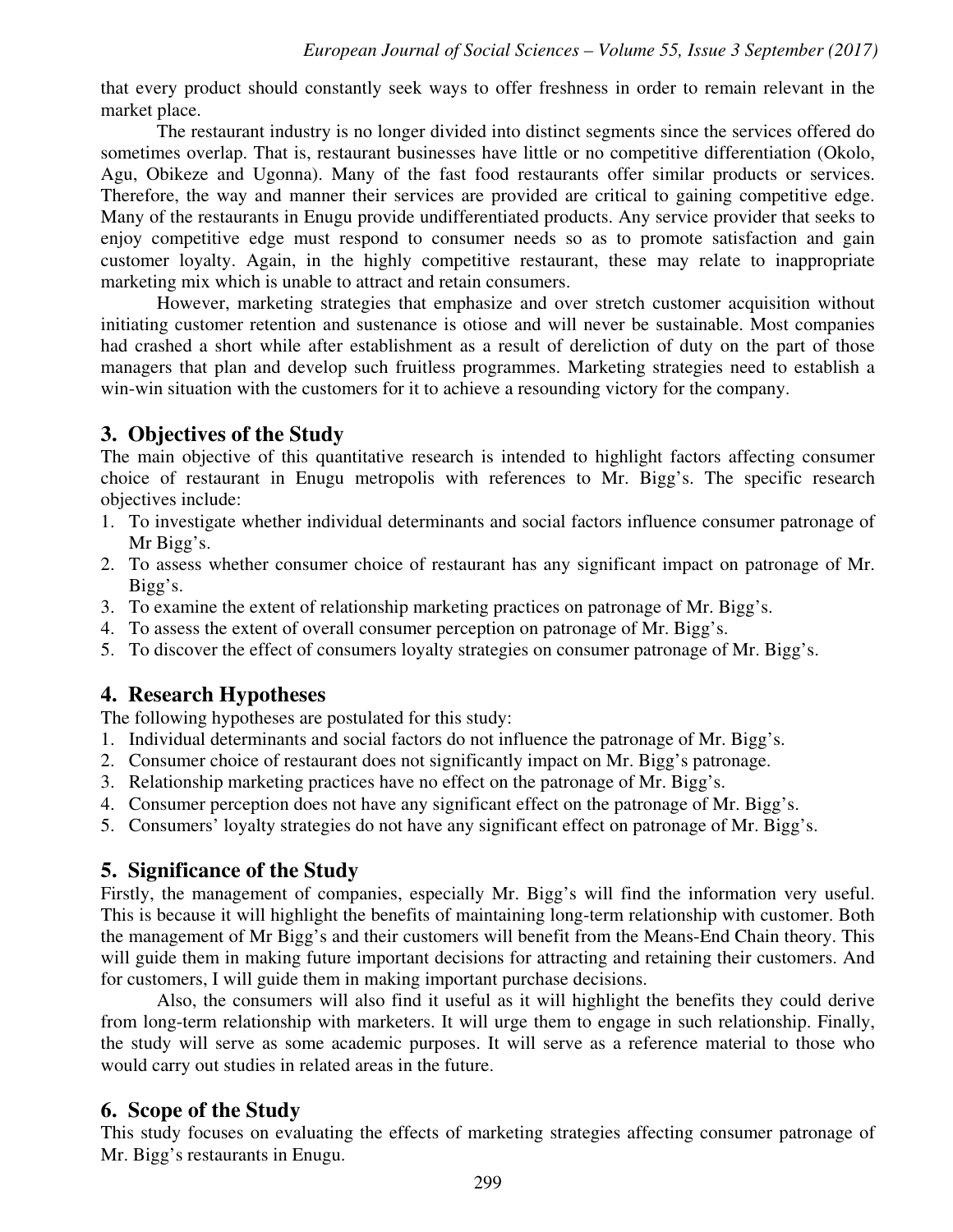# **7. Relevant Literature Overview of Fast Food Restaurant (FFR) in Nigeria**

The history of fast food operation (Salami and Ajobo, 2012) could be traced to the beginning of subsistence farming. The family working in the farm usually took a respite and fed on roasted yam, plantain and maize preparation instantly as work progresses. Another instance of fast food preparation is during the harmattan when family members gather around an open fire to keep warmth. They usually roast all kinds of foods for consumption.

The fast food operation, in its modern form started in Lagos by Eddy king Burger, an expatriate resident in Lagos during the colonial days. A fast food restaurant (FFR) also known as a Quick Service Restaurant (QSR) is a specific type of restaurant characterized by fast cuisine and minimal table service. Food served in fast food restaurants are cooked in large volume in advance and kept hot and is usually available ready to be catered away, even though there are usually available sitting arrangements. Some trace the modern history of fast foods in America to July 7, 1912 with the opening of a fast food restaurant called the "Automat in New York". The Automat was a cafeteria with its prepared foods behind small glass windows and coin-operated slots. The company also popularized the notion of "take-out" food, with their slogan "less work for mother". The American company, White Castle is generally credited with opening the second fast-food outlet in Wichita, Kansas in 1921.

Fast food has generally been designed to be eaten "on-the-go", and often does not require traditional cutlery and is eaten as a finger food in most cases in South-Eastern Nigeria in fast food joints. Fast food outlets have become popular with consumers for several reasons. One is that through economies of scale in purchasing and producing food, these companies can deliver food to consumers at a very low cost. According to Ogunlade (2010) "food" is used as a collective term for the end products that consumers eat or drink. It is considered not merely as a collection of inputs to satisfy human nutritional requirements, but also possesses a multi-dimensional set of consumer-satisfying attributes such as taste, appearance, security, convenience etc. According to Raimi and Towobola, (2011) the term "fast food" was first recognized by Merriam-Webster dictionary in 1951. It refers to food that can be easily prepared and served very quickly in an outlet to consumers. It can be served directly from oven to table (sit-in) or presented in form of take-out packages or containers (take-away).

Common fast food menu found in outlets worldwide apart from drinks include pizzas, pies, hot dogs, hamburgers, chips, fries, sandwiches, noodles, salads, potatoes, rice, chicken, ice-cream, coffee, mushroom, candies, fish, beef, etc. Also, various sizes, types and kinds of outfits exist worldwide for the purpose of retailing fast foods. These range from stands, wagons, carts, kiosks to restaurants; and modern day fast food retail outlets, better known as Quick Service Restaurants (QSRs). Fast food businesses are many and located everywhere with round the clock services where applied e.g. in convenient shops, drives, patrol and gas stations, hospitals, camps, schools, cash points etc.

According to Salami and Ajobo (2012), Nigerians were first introduced to fast foods within the context of what obtains in the Western societies by the United African Company (UAC) when they opened Mr. Bigg's restaurant in 1987. Since the introduction of Mr. Bigg's into the fast food industry, consumer acceptance of fast food has continued to increase. These include Tantalizers, Sweet Sensation, Tasty Fried Chicken, Chicken Republic, Mama Cass, Munchies etc. Some of the fast food chains like Mr. Biggs, Tantalizers and Tasty Fried Chicken. The latest big entrants are McDonalds and Kentucky Fried Chicken (KFC).

With the exception of McDonalds and KFC none of the other fast food chains are known to operate under franchise agreements, even though many of them have outlets in the major cities of Nigeria such as Abuja, Port Harcourt, Ibadan, Calabar, Warri and Asaba. The city of Lagos remains the headquarters of fast foods in Nigeria, though it has penetrated other cities and regions as well.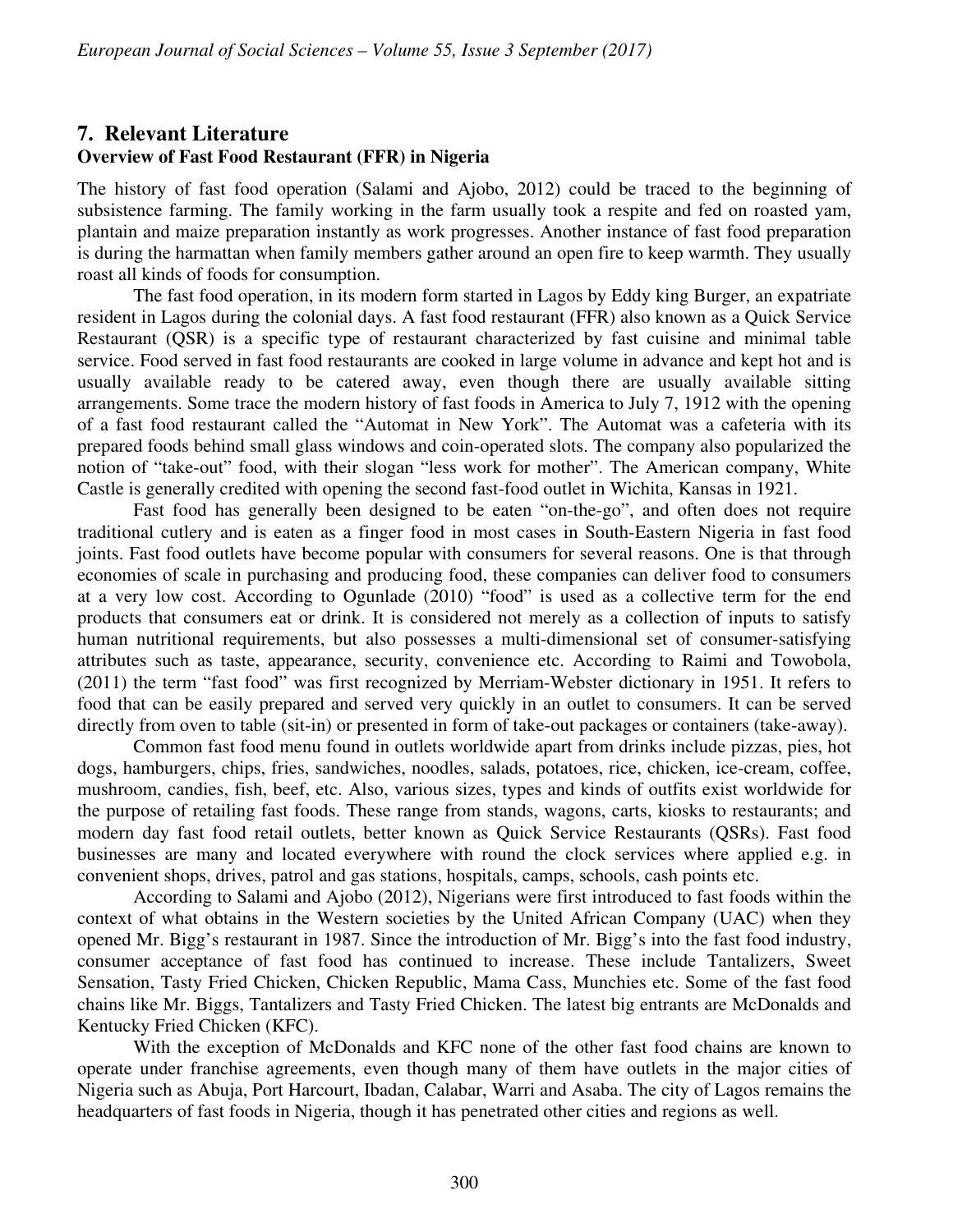However, as more people migrate to the already crowded cities the demand for fast food is expected to rise. To meet demand, many local restaurants known as 'Bukateria' have sprang up in many cities alongside the Western-induced fast food restaurants to serve this additional population.

#### **Consumer Satisfaction and Relationship Marketing**

Customer satisfaction is an abstraction of reality as satisfaction differs from customer to customer, product to product and service to service (Kumbhar, 2011). A good number of companies had chosen customer satisfaction as an enviable approach to nurture customer orientation and centricity in the daily running of their business affairs (Emrah, 2010). Consumers vary tremendously (Lacobucci, 2000). Ola (2003) states that it is worthwhile for the organization to distinguish different customer groups and develop product and services tailored to satisfy their needs. Wendel (2000) explains that satisfaction is a condition in which an individual feels pleased when his needs and desires are granted. Okolo, Agu, Obikeze and Ugonna (2015) state that customer satisfaction is the nucleus of an organisation's success.

Although many companies relegate customer satisfaction to profit making by holding tenaciously to the principle of continuous attraction without judicious retention, a few had discovered the long lasting benefits of de-emphasizing attraction and emphasizing customer retention and loyalty according to Okolo et al. It forms the basis upon which a customer repurchases a product (Mosahab, Mohamad and Ramayah, 2010). It is an individual's state of mind after he had made purchase of a product and after having measured or weighed the performance against his expectation for the product or service to perform or meet the customer requirements (Wang and Shieh, 2006; Salami and Ajobo, 2012). It is an outcome to product evaluation process (Giese and Cote, 2002). It is the equitable state of mind that a consumer finds himself after the purchase and consumption of a product (Asma, Abdul, Muhammad, Muhammad and Naveed, 2015).

Harold (2001) sees satisfaction as an individual feeling of pleasure or contentment, resulting from perceived product performance in relation to his expectation. Thus, Okomba (2004) describes consumer satisfaction as a state of pleasure perceived by a consumer when his needs or wants are served through product offering. From all the above, it can be understood that satisfaction comes about when individual and, or collective needs are served. Customer satisfaction is at the core of customer retention which in itself is the essence of relationship marketing.

According to Perreaut (2002), firms can only achieve their marketing objectives by satisfying their customers. As a result, firms must satisfy their customers if they must attract new ones and retain existing ones. To achieve this, firms should determine customers' needs which they will try to satisfy with their total and committed efforts. McCarthy (2001) agrees with this view when he observes that from immemorial, many marketing managers showed little interest in customer satisfaction, and produced whatever they could and try to sell them to customers. Such managers thought of customers as merely existing to buy the firms' products rather than the firms existing to ensure customer satisfaction by serving their needs.

Munusamy, Chelliah and Mun (2010) argue that customer satisfaction measurement is a post consumption assessment by the user about the products or services gained. Consumers tend to organize information at various levels of abstraction which range from simple product attributes to complex personal values.

Relationship marketing is a marketing approach which is aimed at attracting, nurturing and sustaining good customer relationships across a company's network (2012). "Relationship marketing involves creating, maintaining, and enhancing long-term relationships with individual customers as well as other stakeholders for mutual benefits" (Belch and Belch, 2001). It is simply being empathetic with the customer. It is feeling the way the customer is feeling (Mukhiddin, Dileep and Jalal, 2012). In their study, it was revealed that relationship marketing has a high influence on customer loyalty. Deliberately planned and delivered relationship marketing strategy breeds a competitive advantage for companies by generating a larger customer lifetime value (Kanagal, n.d.). Hunt and Arnett (2006)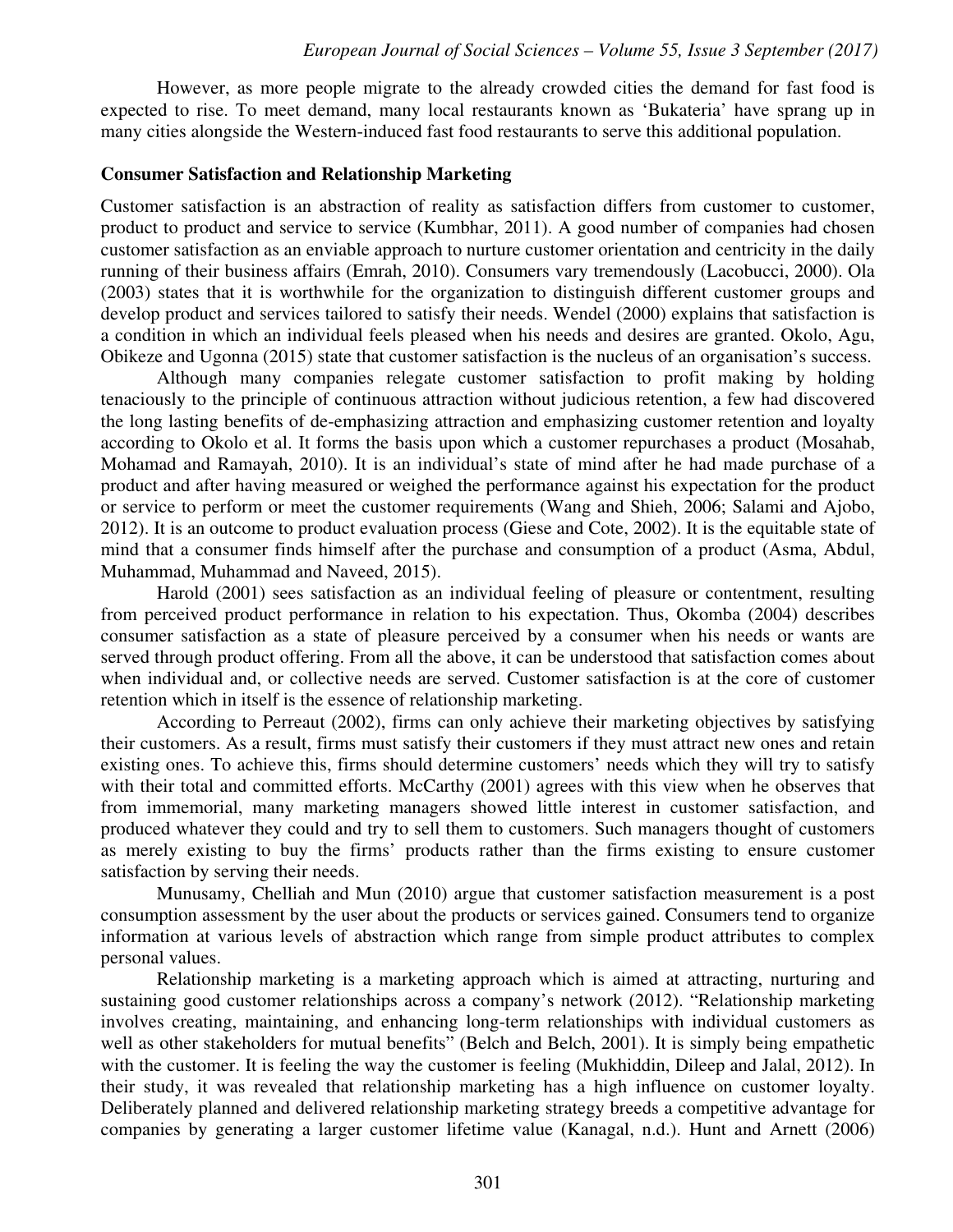agree with his view when they advised that companies should identify, develop, maintain and nurture a relationship portfolio in order to garner competitive advantage.

Consumer bonding, which is another term for relationship marketing was defined by Smith (2001) "as a systematic way of maximizing consumer loyalty that makes the most of mass media to create awareness and brand identity and of data base-driven marketing to build customer relationships". It moves the concept of relationship marketing closer to the everyday concerns of consumer marketers. It also unlocks the notion of bonds; the ties that cement the relationship between a product and its customers. Ugbaja (2004) sees relationship marketing as involving methods and tactics to develop long-term relationship with customers in order to retain them. This implies that an organization adopting relationship marketing philosophy must exceed customer satisfaction in order to retain them and develop a healthy relationship with their customers.

According to Vans (2000), since the development of relationship marketing, especially since the 1980's, marketing managers have been emphasizing customer satisfaction which is the crux of customer retention. A key principle of relationship marketing is the retention of customers through varying means and practices to ensure repeat transactions from existing customers by satisfying their needs above those of competing firms through a mutually beneficial relationship.

This technique is now used as a means of counterbalancing new customers and opportunities with current and existing customers as a means of maximizing profit.

#### **Consumer Behaviour**

Consumers have got more knowledgeable, more informed, wiser, more sophisticated and more demanding (Mredu, 2016). Marketers must understand what their consumers need and want at a particular time. They must understand what affects and influences consumer behaviour, and their ultimate decision(s) as they purchase goods and services. The understanding of the factors that influence consumer buying decision is very relevant in packaging and initiating any marketing cum marketing communications programmes aimed at satisfying the consumer. To really understand the way consumers behave as they purchase goods and services, companies need to spend their time, energy, money, human and other important resources towards research (Hair, Bush and Ortinau, 2009) to first of all identify consumer needs and then discover ways and manner of providing solutions to those indentified needs. All these offer a formidable support in acquisition and retention of customers (Neha, 2012).

Consumer behaviour deals with all the responsibility of consumers in searching, buying and consuming products (Johns and Pine, 2002). It means all the deeds, actions and processes required to gather information, purchase, and even return goods and services. Kotler and Keller (2006) define consumer behaviour as "the study of how individuals, groups, and organisations select, buy, use, and dispose of goods, services, ideas, or experience to satisfy their needs and wants". Its worthy of note here, that both groups and organisations mentioned in this definition shouldn't be confused with organisational buying behaviour in industrial marketing; rather, these groups and organisations purchase to consume or use on their own, without any profit motive or intentions in mind; instead of buying for the furtherance of other marketing and merchandizing activities. Similarly, Kotler and Armstrong (2012; Kotler, Bowen and Makens, 2010) define consumer behaviour as "the buying behaviour of final consumers— individuals and households that buy goods and services for personal consumption".

The restaurant business is under services marketing nomenclature. Consumer decisions as they purchase goods are not exactly same as that of services. Zeithaml, Bitner and Gremler (2006; Adrian, 2011; Gabott and Hogg, 1994) detail the search, experience and credence qualities of services that differentiate it from physical goods. Search qualities represent those observable features a product possesses. Search qualities are more associated with goods as one can perceive them before purchase unlike services. Experience qualities according to Zeithaml et al. and Palmer are associated with services as they can only be discerned during or even after purchase of the service (services are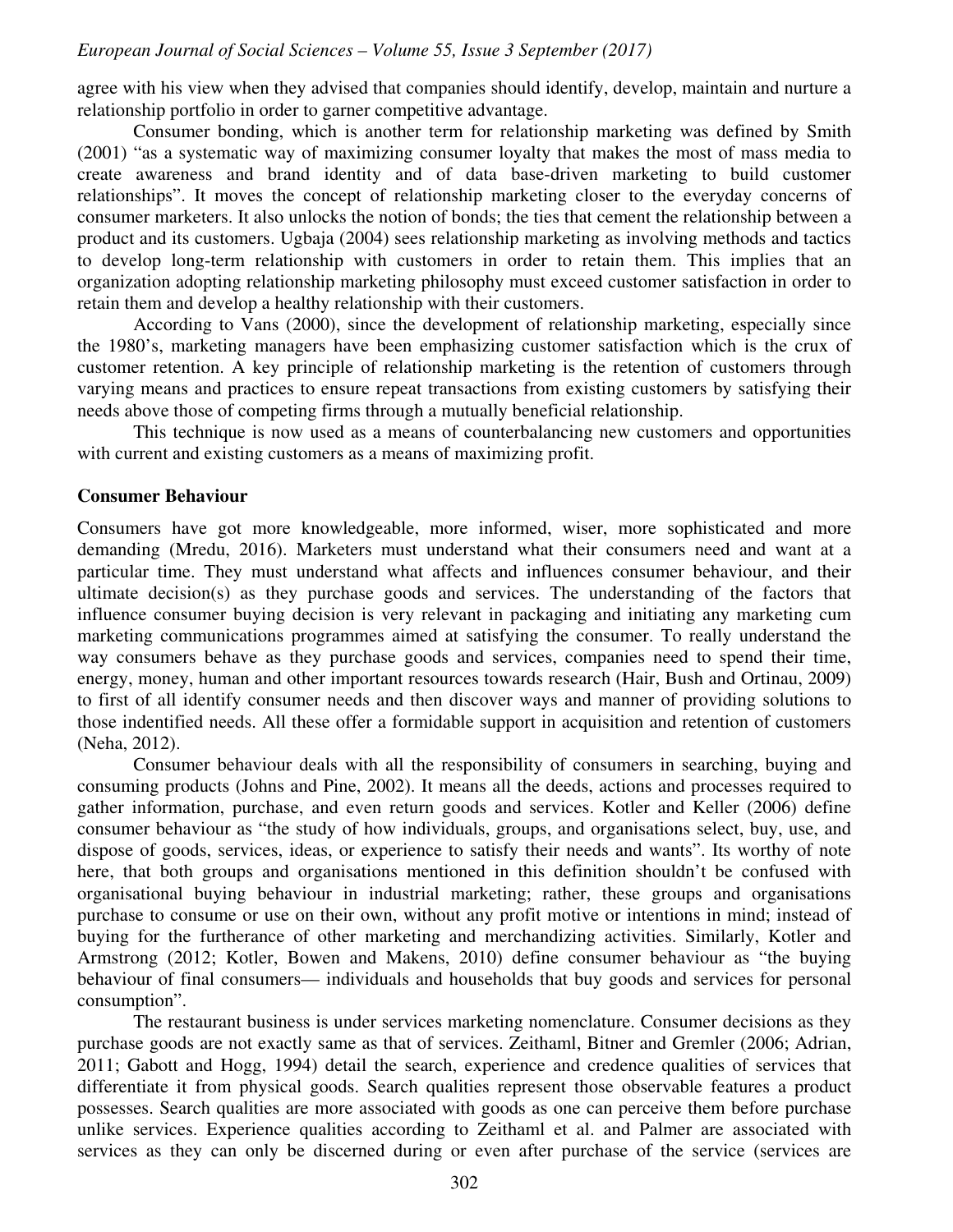intangible, inseparable, perishable, variable and lacks ownership). Paradoxically, the credence qualities lie in the domain of services too. To the trio, credence qualities are difficult to perceive even after purchase and consumption.

Zeithaml et al. (2006) also partitioned consumer decision making process in three different but related categories. They include:

- **Consumer Choice:** made up of the following factors
	- o Need Recognition
	- o Information Search
	- o Evaluation of Service Alternatives and
	- o Service Purchase
- **Consumer Experience:** made up of the following factors
	- o Services as Process
	- o Service Provision as Drama
	- o Service Roles and Scripts
	- o The Compatibility of Services Customers
	- o Customer Coproduction and
	- o Emotion and Mood
- **Postexperience Evaluation:** made of the following factors
	- o Word-of-Mouth Communication
	- o Attribution of Dissatisfaction
	- o Positive or Negative Biases and
	- o Brand Loyalty

Making decision about which restaurant to eat is not that simple. If a consumer had not eaten in Mr. Bigg's before the consumer embarks on what Kotler and Armstrong (2012) called "new task" buying situation in which he makes an extensive information search about competing restaurants in Enugu-Crunchies, Kumac, Bubbles, Celebrities, Happy Panda, Genesis, Dolphins, Emily, Roots, etc. In this search, lots and lots of expectation is built if Mr. Bigg's is chosen amongst other restaurants. If this expectation is met over time, repeat purchase sets in. This repeat purchase attitude makes the consumer brand loyal (Akabogu, 2013). And Haghighi, Dorosti, Rahnama and Hoseinpour (2012) remark that brand loyalty is very relevant in the success and lifetime value of many businesses. Mattila (2004) views customer loyalty as a veritable aspect of consumer behaviour. When the consumer is satisfied the buying situation changes to that of "straight rebuy" in which he does not need more information about Mr. Bigg's whenever he wants to go for a lunch. Also, along the line of patronage of Mr. Bigg's, if the level of satisfaction of service begins to plummet, he also unconsciously embraces "modified rebuy situation", (Kotler and Armstrong, 2012) and forges ahead to making more and better inquiries about Mr. Bigg's as well as other above mentioned, competing restaurants. However, if on the contrary, he suffers totally from what is known as cognitive dissonance (below-the-belt performance of Mr. Bigg's in relation to his prior expectations), Mr. Bigg's will be totally displaced with a better restaurant.

Moreover, a simple model of consumer behaviour is typified by a stimulus-response model. It is represented diagrammatically below. The demonstration of this model starts with the marketing stimuli such as the 4Ps (Poduct, Price, Promotion and Place which could also be regarded as physical distribution) cum other stimuli which are otherwise known as marketing external environments such as (Economic, Political, Cultural and Technological); that influence the decision of the consumer. This model is otherwise referred to as the "Black Box" model. These marketing Ps and the marketing environments generate the stimuli which are projected on the consumer's black box and influence the consumer to act or behave in a coordinated manner.

A whole lot of bombardments take place in the consumer's black box thereby acting as a trajectory towards the consumer and influences his buying characteristics such as (culture, subculture, social class, reference groups, family, roles and status, age and life cycle stage, occupation, economic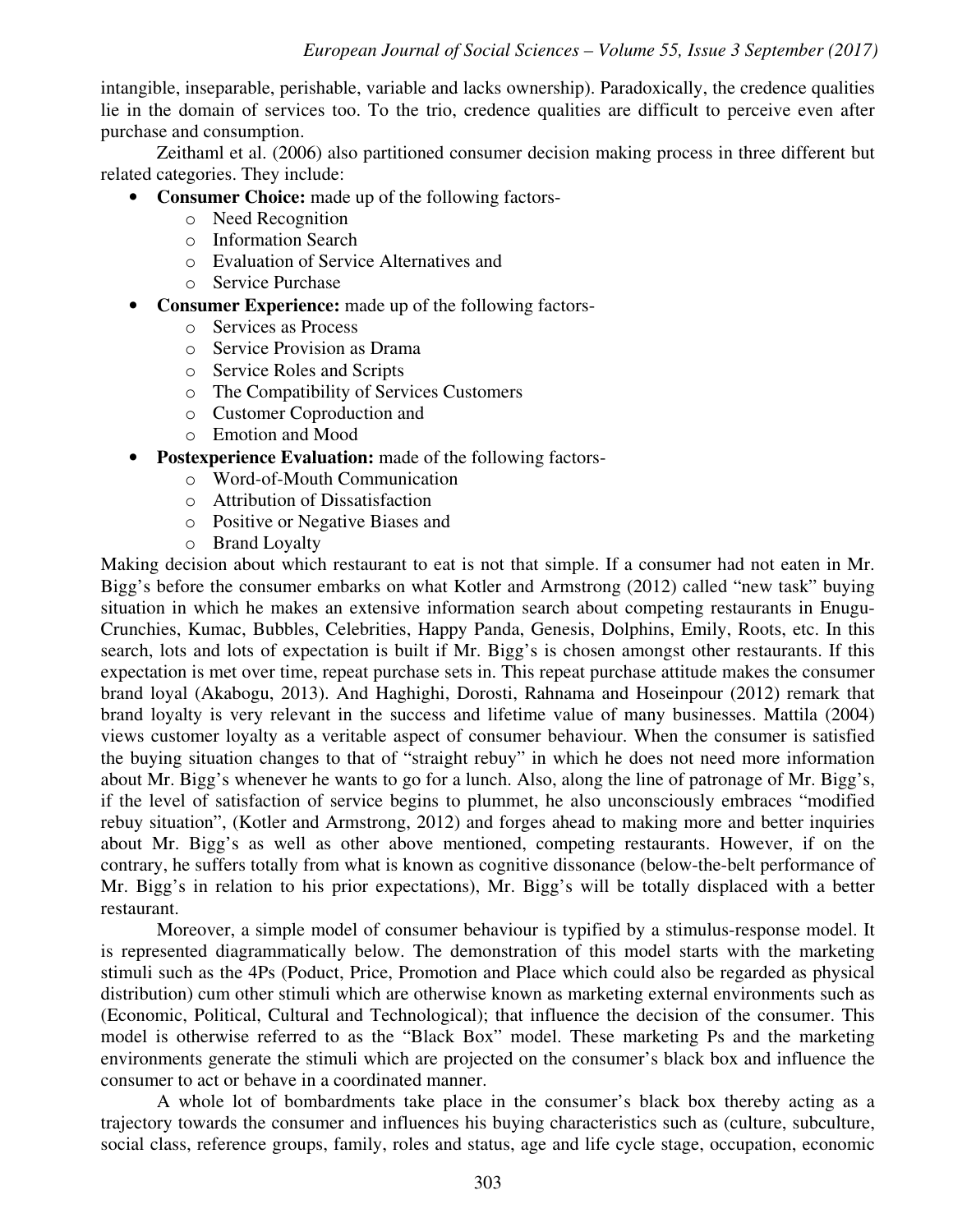situation, lifestyle, personality and self concept, motivation, perception, learning, belief and attitudes (Kotler and Armstrong, 2012). These marketing aggression triggers the consumer into recognizable stages of decisions depending on whether he is embarking on any of the three major buying situations (straight rebuy, modified rebuy and new task). The buying decisions stages include- need recognition, information search, evaluation of alternatives, purchase and post purchase behaviours. These stages may not be followed tenaciously or systematically. It all depends on the consumer, the physical product or service, timing, time, season, and buyer overall disposition.

**Fig 1:** Sangeeta, S. (n,d) "Consumer Behaviour" Retrieved on 02/03/2017 from www. *nptel.ac.in.* & Kotler, P. and Armstrong, G. (2012) *Principles of Marketing* 14th Edition New Jersey: Pearson Prentice Inc.

| <b>Marketing</b><br>stimuli                          | <b>Other</b><br>stimuli                                                 | Buyer's<br>characteristics                      | Buyer's<br>decision process                                                                                                                          | Buyer's<br>decisions                                                                                              |
|------------------------------------------------------|-------------------------------------------------------------------------|-------------------------------------------------|------------------------------------------------------------------------------------------------------------------------------------------------------|-------------------------------------------------------------------------------------------------------------------|
| <b>Product</b><br>Price<br>Place<br><b>Promotion</b> | <b>Economic</b><br><b>Technological</b><br><b>Political</b><br>Cultural | Cultural<br>Social<br>Personal<br>Psychological | Problem recognition<br><b>Information search</b><br><b>Evaluation of</b><br><i>alternatives</i><br><b>Purchase decision</b><br>Postpurchase behavior | <b>Product choice</b><br><b>Brand choice</b><br><b>Dealer</b> choice<br><b>Purchase timing</b><br>Purchase amount |

#### **Factors Affecting Consumer Behavior**

Consumer behavior consists of two parts. These include the factors that influence the consumer's buying characteristics and decision making process. To Njomo (2012), two main sets of factors influence consumer behavior. They are individual and group or social factors.

#### **Individual Determinants of Consumer Behavior**

These include: age, income, gender, lifestyle, personality, attitude, motivation, beliefs, mood and learning.

#### **Age**

It goes without saying that consumer's preferences and tastes undergo considerable changes with age. For instance, the food requirements of an older person will differ significantly from those of younger ones. An older person may not likely purchase cholesterol ridden cuisines instead he may go for a more locally organic food such as 'Garri' with 'Onugbu' soup, goat meat pepper soup, 'Akpu' with 'Nasala' soup etc. While the young one will go for fried chicken, burger, meat pie, fried rice etc.

#### **Income**

A consumer's lifestyle can change if his income increases or decreases. Income determines why, what, and when people buy goods and services (Quester and McGuiggan, 2004). The middle income, the, rich and the poor will definitely be served differently because of the income levels. A rich person will always get an exceptional out-of-the box services (Zeithaml et al., 2006). Sometimes, the poor are served casually.

#### **Gender**

The physiological differences between men and women result in different needs such as health, beauty products, cars and clothes, (Quester and McGuiggan, 2004). In Nigeria and at Mr. Bigg's specifically,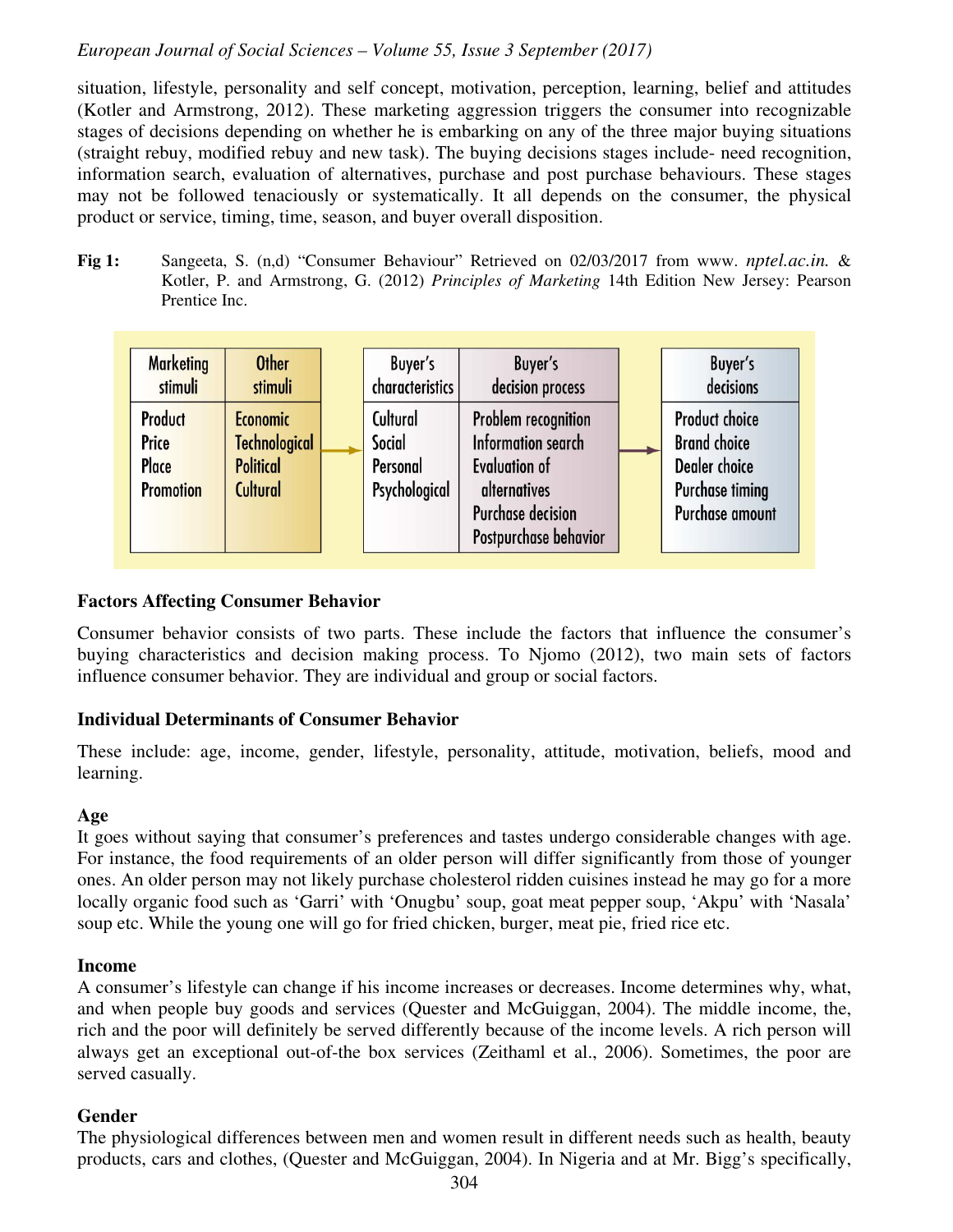there is no demarcation in relation to whether one is a man or woman. Besides, the disparity between a man and woman in Nigeria regarding food is almost zero. No discrimination at all.

# **Personality**

Personality influences the feelings, thoughts, intentions, and behavior of individuals (Mowen, 2000). In other words, how consumers view themselves relates to their consumption of goods and services. Ones income to a great extent determines his personality. If one positions himself as a professor, he will be served as one. If on the other axis one positions himself as an artisan, he will be treated as such.

# **Mood**

Consumers in good mood are more likely to like a brand, product or service. On the other hand, consumers in a bad mood are likely to feel worse and downgrade their judgments of the product being sold especially when they interact with salespeople who seem to be unhappy, (Macinnis and Hoyer, 2008). Of course our mood is a function of who we interact with. When we are being served by a professional waitress, we will be delighted. But when a quack is involved, a clientele will be heartbroken and disappointed.

# **Memory**

Our experiences about past services encounter matters. Memory refers to the process of retention of information about past events and ideas. It also involves the capacity to learn, to be influenced by prior experience(s) and to behave differently in the future as a consequence of an experience. This greatly plays an important role in a consumer's choice of products and services.

# **Self Concept**

This is related to what an individual possesses. And that is where the individual places himself. Individuals consume products and services based on the fact that the symbolic value of the products and services is congruent with his personal picture or image of himself. Thus, consumers use products to preserve and enhance their self image and avoid those that do not (Schiffman and Kanuk, 2010). When he perceives himself as one with prestige he expends extravagantly for palatable cuisines.

# **Lifestyle**

This represents how one lives his life. Consumers love different kinds of music when they enjoy themselves. The perceive eating as a kind of entertainment and therefore wants to be entertained. A very serene atmosphere is also cherished by certain consumers. Lifestyle represents the external characteristics that pertain to how a consumer lives - the activities he engages in, his habits, his possessions, the interests he expresses, and what he sees as value in his life, reflected in the way he spends his time and money (Quester et al., 2004).

# **Motivation**

Mr. Bigg's frontline personnel need to understand that their clienteles want to be motivated to come again and again and again. A speedy service is a typical motivation. A banker who visits Mr. Bigg's on a lunch during break would want services expedited. A motive is a need sufficiently stimulated to move an individual to seek satisfaction. Consumer motivation represents the drive to satisfy both physiological and psychological needs through product purchase and consumption (Schiffman and Kanuk, 2010).

# **Attitude**

It affects how a consumer feels with a restaurant outlet. And this is formed after the consumer had had an encounter with an organization. If he had had a good experience, he wields positive attitude towards the organization, but on the contrary, the attitude will definitely be negative. "An attitude is a learned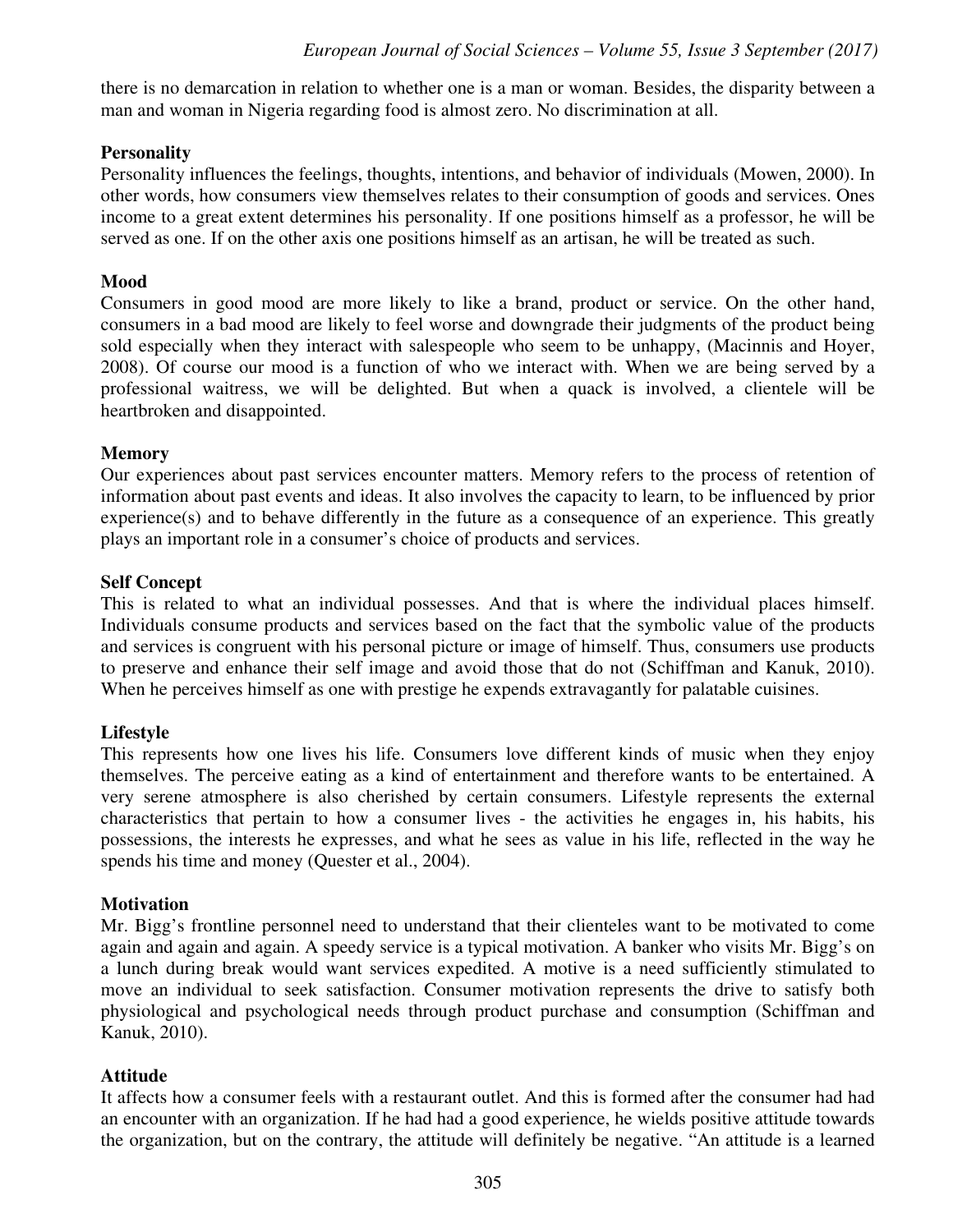predisposition to behave in a consistently favorable or unfavorable way with respect to an object". Attitudes can help gauge the acceptance of a product or service into the marketplace (Lake, 2009). The attitude of the services provider must be decent and mature. They should learn how to welcome customers with warmth. This invariably affects the mood of the customers.

#### **Learning**

Learning is very relevant in the life of consumers. This is because what they learn today affects their behaviour subsequently. It is "a process by which individuals acquires purchase and consumption knowledge as well as the experience that they apply to future related behavior" (Ranju and Mukesh, 2009). A consumer who learns about a product or service behaves rationally when making a decision than one without any knowledge about the product or service.

#### **Perception**

Mr. Bigg's need to position itself as a corporate citizen. It must wield a good image in the mind of its myriad of customers. This kind gesture accrues goodwill for the company and therefore leads to good reputation. Perception is defined as "the process by which an individual selects, organizes, and interprets stimuli into a meaningful and coherent manner based on his needs, values and expectations" (Schiffman and Kanuk, 2010).

#### **Social Factors Influencing Consumer Behavior"**

Social factors that influence consumer behavior include: reference groups, social class, family and culture.

#### **Reference Groups**

In consumer behavior, a reference group is defined as a group that serves as a point of reference for an individual in forming certain values. It is where an individual belongs. All reference groups have distinctive norms of behavior. Thus, as a member of the group, you are expected to adhere to these norms; if not, sanctions may be applied to you. Peerage as a reference group influences individual behaviour such that if ones peer group or even opinion leader has adopted Mr. Bigg's restaurant, the likelihood that they will follow suit. Companies should target people in the same membership group (Kotler and Armstrong, 2012).

#### **Social Class**

A social class is defined as the division of members of a society into a hierarchy of distinct status or classes, so that members of each class have relatively the same status and members of all other classes have either more or less status (Kotler and Armstrong, 2012). This greatly influences their choice of goods and services (Schiffman and Kanuk, 2010). An individual's social class will determine the restaurant he will patronize. These classes can be upper class, middle class or the lower class. These classes will cherish different restaurants.

#### **The Family**

In a more dynamic sense, the individuals who make up a family can be described as members of the most basic social group who live together and interact to satisfy their personal and mutual needs. In this regard, the family or household plays a key role in shaping the consumption behavior of not only the individuals within the family but the family at large (Schiffman and Kanuk, 2010). If ones family likes patronizing Mr. Bigg's, he or she will not like to switch to another brand even when he leave his immediate family to establish his own.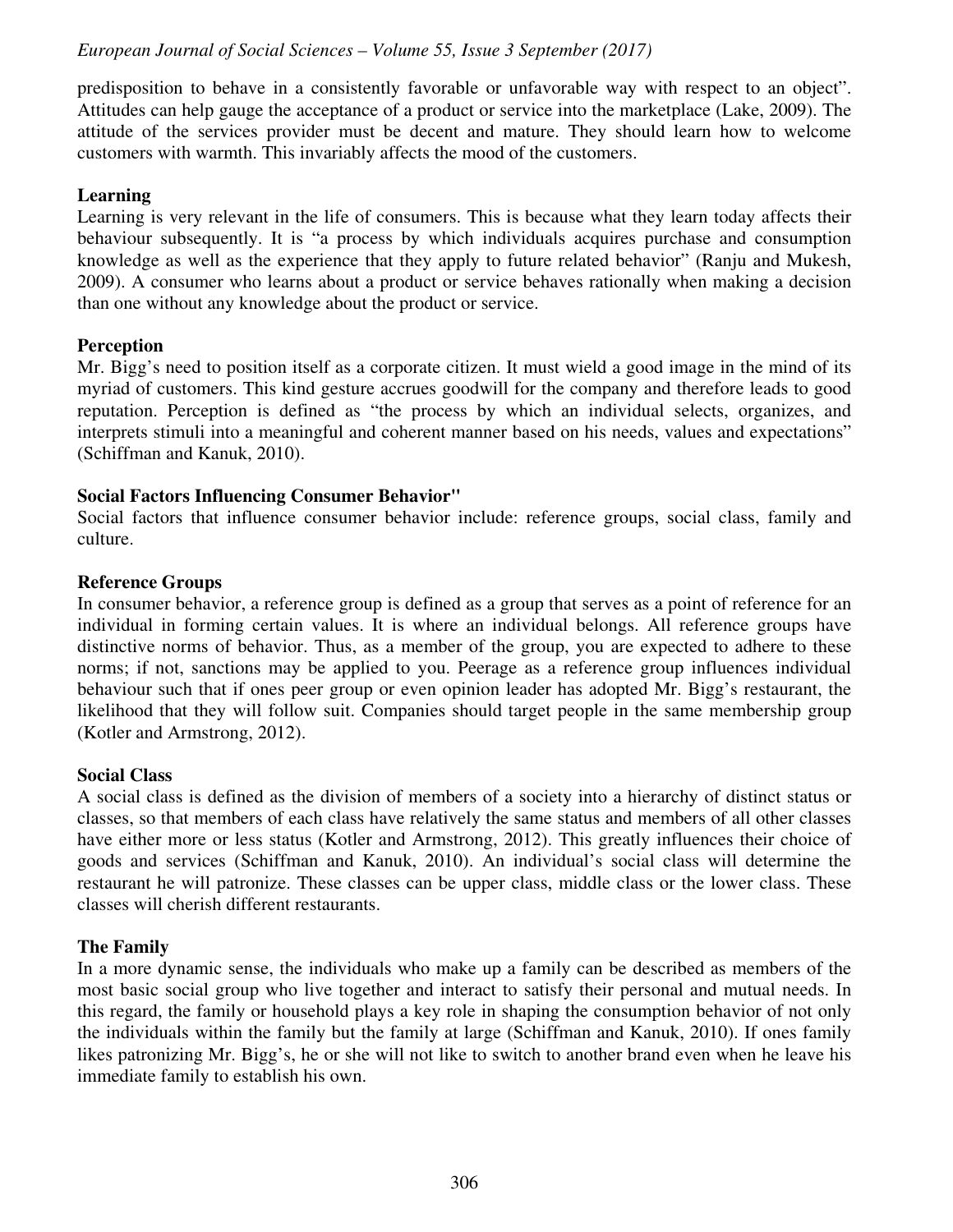# **Culture**

Culture is the adaptation of a people to the conditions of life. It distinguishes one group of people from another. Thus, the learned beliefs, values and customs of a peoples' culture serve to direct their consumption of goods and services. Certain food menu may be forbidden by a particular culture and therefore affect patronage negatively. In Israel, pork meat, crabs, prawn, lobsters, shell fish is regarded as unclean (Kotler, Bowen and Makens, 2010). If for instance, Mr. Bigg's want to operate in Israel, it must avoid those cuisines to remain in business.

#### **The Consumer Decision Making Process**

The consumer decision making process is made up of five stages. These include: need or problem recognition, information search, evaluation of alternatives, purchase decision and post-purchase evaluation.

#### **Need Recognition**

The disparity that takes place between a consumer's perceived real or actual condition and that of his ideal condition initiates a problem state (Onah and Thomas (2004). This occurs when a consumer is faced with a problem. That is, when a consumer realizes a difference between what he or she perceives to be the ideal or desired state (the situation the consumer wants to be in). According to them, need recognition is triggered when a consumer is exposed to either an internal or external stimulus. Internal stimuli are occurrences one experience such as hunger or thirst. External stimuli are influences from outside sources such as someone's recommendation of a new restaurant, a brand name mentioned by a friend or an advertisement on television or radio (Blackwell, Miniard and Engel, 2006).

In Abraham Maslow's need hierarchy, needs are categorized into five levels such as the psychological needs; food, water and sleep, safety and security needs; shelter, protection, and security, social needs; acceptance, friendship and affection, ego needs; prestige, accomplishment, success and self-esteem, and self actualization needs; self-fulfillment and enriching experience (Zeithaml, Bitner and Gremler, 2006). Because Mr. Bigg's is a services company, management needs to know the calibre of person they are serving to ensure retention. A wealthy man will most likely eat a palatable meal in a secure environment. He wouldn't mind paying extra price for a particular meal. On the contrary, a poor customer may not bother to eat a sumptuous meal because of his financial muscle.

#### **Information Search**

In many buying situations, once the consumer has recognized the problem, he starts looking for information. Consumer information search entails the mental and physical activities undertaken by consumers to obtain information on identified problems. Gabbott and Hogg (1994) note that the search for information can either be internal or external. It is internal when an individual cudgels his brain to retrieve previous buying experience stored in his memory. On the other hand, external information could be got from personal and non-personal sources. The personal sources entail gathering information from people around while obtaining information from the mass media is the external source.

Mredu (2016) observes that people of Jaipur City in Rajasthan now prefer to gather external information from the social media. In other words, they perceive it to be more personal and credible than the traditional mass media. It is a learning process by which consumers become aware of alternative products or brands, specific stores, specific trading centers, prices of products, terms of sale and consumer services (Cant, Brink and Brijball, 2006). In service which Mr. Bigg's belongs, information could be got through personal and non-personal means (Zeithaml et al., 2006). They argue that customer rely more on personal word-of-mouth communication as it is more credible. This is because it communicates experience qualities more than manufactured goods that are more associated with search qualities.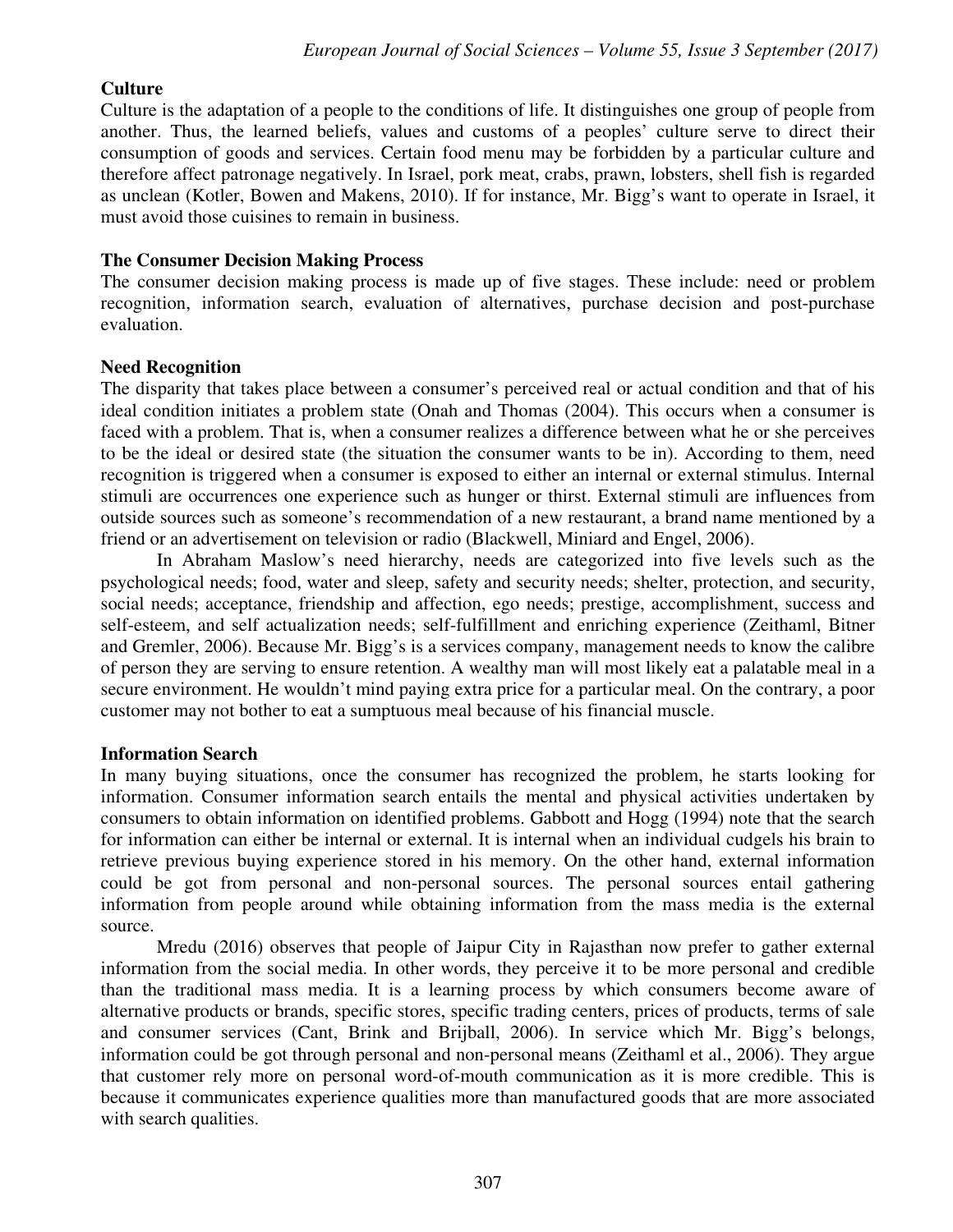#### **Evaluation of Alternatives**

Consumers are exposed to a broad range of products and services to select from on a daily basis. The product options are not only varied but complex and sophisticated; hence, the need to evaluate the available options. It is important to highlight that different consumers employ different evaluative criteria - the standards and the specifications used to compare different products and brands (McDaniel, Hair and Lamb, 2008). A clientele may not easily select from an alternative as he cannot take decision not until the service is rendered. This is because of the inseparability characteristics that services possess (Palmer, 2011). By inseparability it means that services is first paid for, produced and consumed simultaneously.

#### **Purchase Decision**

The consumer makes a purchase decision when he/she believes that the product's benefits will satisfy his desired needs. The decision is based on the assumption that the alternatives generated have all been evaluated accurately and that the one chosen will best solve the consumer's problem (Danziger, 2004). One pays for a meal ordinarily before he consumes it. And production and consumption is simultaneously. It differs from manufactured product because one can perceive a physical product and assess it based on its physical features before he pays for it.

#### **Post-Purchase or Postexperience Behaviour**

All purchase behavior as a continuous process must entail consequences for the buyer. In the postpurchase evaluation process, the consumer examines the level of satisfaction derived from the product. In other words, the consumer finds out whether the product solved his problem or satisfied the need (Czinkota and Ronkainen, 2000). In services, perishability characteristics entails that services cannot be returned, stored, reused, saved or even resold (Palmer, 2011). Although these characteristics may stand, there are ways through which services badly produced can be recovered. Zeithaml et al. called it recovery of services.

#### **Customer Loyalty**

Customer loyalty derive great profit for a firm that recognizes it as one of the paramount strategies used as a decoy to trap customers (Li and Green, 2011). A satisfied customer hardly allows a gamut of all information to filter into his conscious and subconscious mind. He becomes so rational that his reaction towards any advertised product is that of "selectivity". His exposure becomes selective, attention becomes selective, retention about a particular product or service attributes becomes selective and he embarks on selective distortion of all information that might persuade him to switch from his prior brand of product or service (Belch and Belch, 2001).

In relation to services where restaurant business belongs as part of hospitality industry, Zeithaml et al. (2006) state that switching from one brand to another may pose a hiccup. The cost of switching may be very high due to perceived risks; as the consumer has no guarantee of his satisfaction from the new company serving similar service. For Zeithaml et al., some companies producing similar services may not be available also. The social relationships he has established with the present brand in terms of the front line customer executives, other customers and the service production atmosphere, becomes hard and bizarre for the customer to forfeit.

Bobalca (2013) defines customer loyalty "as a behavioural result of consumers' preferences for a specific brand from a set of similar ones. It is a psychological agglutination to the product or services being consumed or used (Rai and Mehda, 2013). Once a customer is attached to the offer, his attitude towards the product or service is that of 100% and it will take an avalanche of marketing communication messages to move the customer from the latitude of acceptance of the offer to latitude of rejection of the same offer in his current state (Nwosu and Nkanebe, 2006).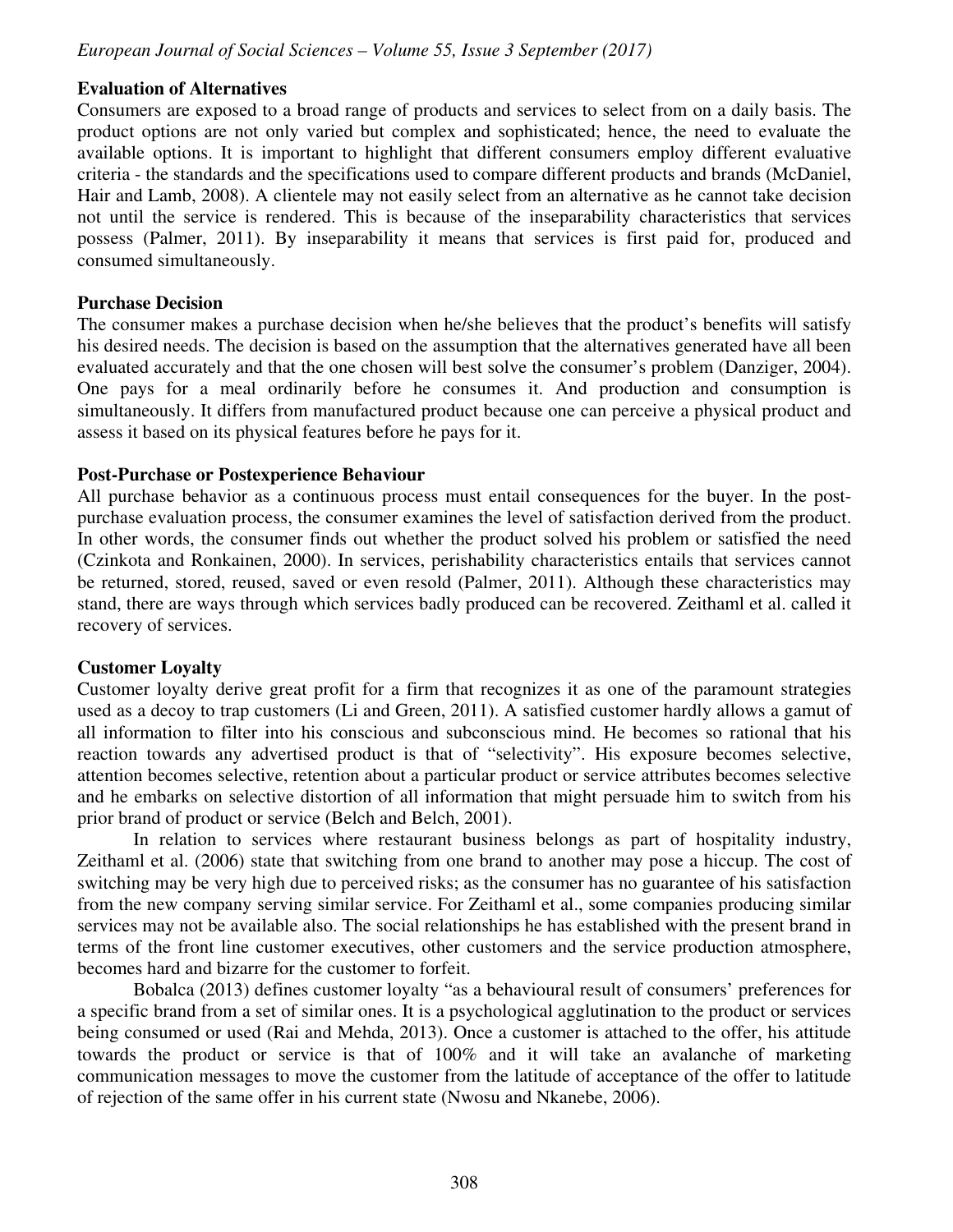#### **Consumer Perception**

The goal of perception is to imbibe information about the world and make reality out of it. "It is the process by which sensations are selected, organized and interpreted" and its study focuses on what is added to these sensations in order to give meaning to it (Solomon, Bamossy, Askegaard, and Hogg 2006). However, it would be a wrong assumption to think that everyone sees the world the same way. The term perception corresponds to the attributes that consumers value the most in a set of alternatives. Schiffman and Kanuk (2012) simply define perception as "the process by which an individual selects, organizes and interprets stimuli into a meaningful and coherent picture". However, there had been no single professional consensus about the definition of what perception is. It has different definition in academic parlances. The ability to see, hear or become aware of something through the senses makes a consumer adjusts and adapt in his environment.

It can also be defined as the way in which an object, an idea, an advertisement are understood and interpreted. More so, individuals act and react on the basis of their perception, not on the basis of reality (Schiffman and Kanuk, 2012). They suggested that perception is not just a collection of inputs from our sensory system. Instead, it is the brain's interpretation of stimuli which is based on an individual's genetic makeup and past experiences. Although the senses play a major role in our perception and conception of events, our interpretation of a sensation may lead to false perception.

#### **Relevance of Consumer Perception in Business**

In the business world, no business exists without customers. Business must have its own customers; those who buy, consume or use, or those who benefit from a company's offer. Metaphorically, customers remain the livewire of most businesses. Today, businesses around the world understands the impact consumer perception wield on their businesses and as such are beginning to feel empathy for customers in order to have a better understanding of what motivates purchase. The major difficulty they face is that they respond to an unknown but complex environment (Bradley, 2005).

Stinnett (2005) explains that it is only when the customers' perceptions of the brand, the products and the services are known, that one understands whether or not the business experiencing growth. Basically, customers don't just choose one brand over the other by accident; they choose for specific value they attach the product (Stinnett, 2005).

Moreover, organisations survive in business through attraction and retention of customers and strategically revering the customer, aimed at building a long-term relationship with the customer and ultimately offering them satisfaction (Gerald, and Steven 2004).

#### **Factors Influencing Consumer Choice**

Olise, Okoli and Ekeke (2015) in their study discover that consumer behaviour is influenced by consumer demographics, service quality, environment, perceived value, atmospheric quality and modernity. According to Blackwell et al. (2006), in terms of motivation for purchase, products or services are either purchased to fulfill informational needs (also called think products) or transformational needs (also called feel products). However, the kind of motivation that drives the purchase of product influence to a large extent how one reacts and responds to the process. Consumer perceptions are influenced by many external and internal factors such as cultural, social, psychological and economic factors, making the way in which customer perceives products and service highly subjective.

#### **Price**

Price and velocity of service delivery or services production process have been perceived by (Medeiros and Salay, 2013) in their study, as the most important factors in making purchase decision relating to restaurant businesses. Price can be described as the amount of money a customer has to pay or exchange for goods or services (Eze and Ozo, 2005). It is considered as one of the most important factors affecting the consumers' perception of a product. Chankarachan (2013) also suggests that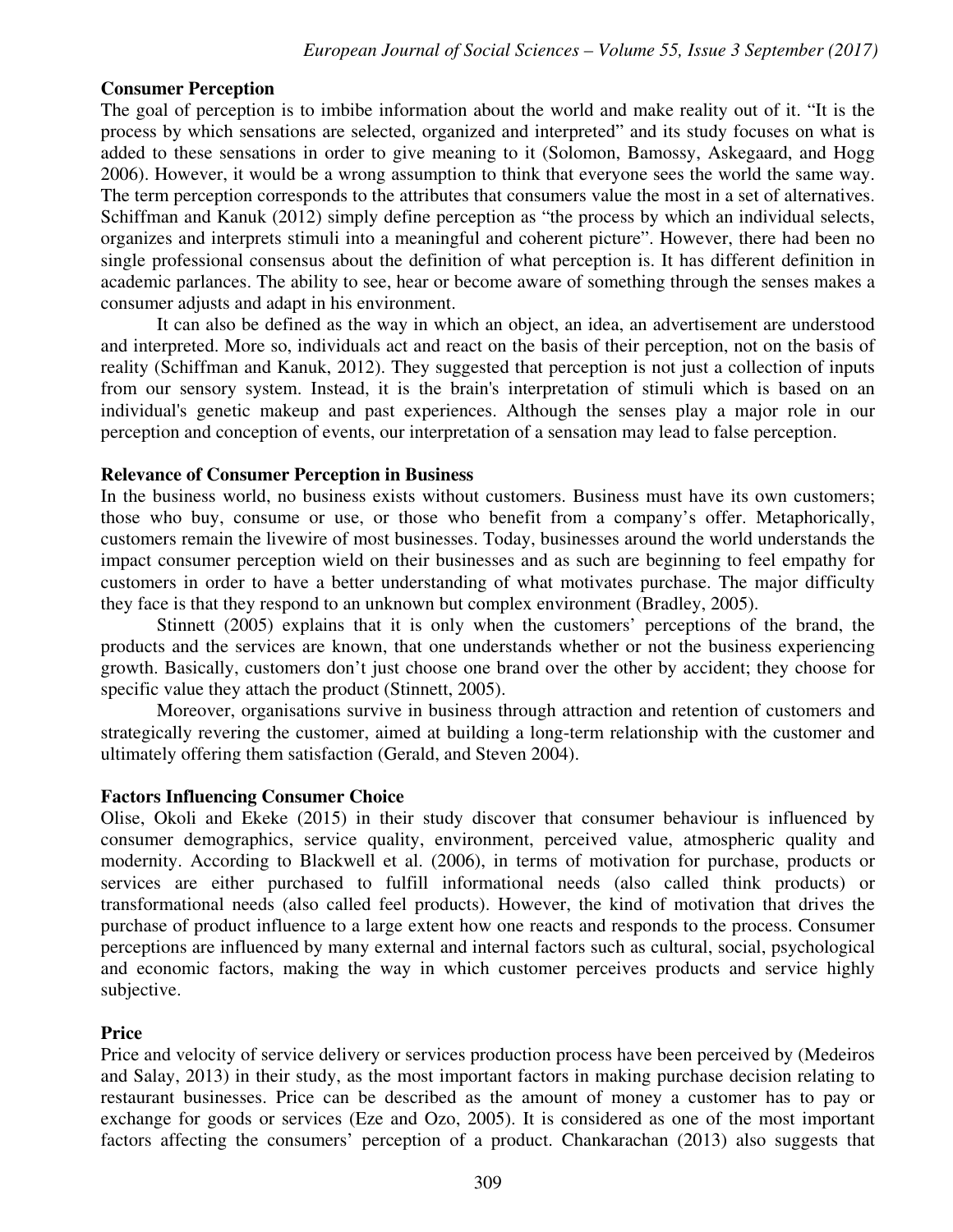undoubtedly price is one of the most important product information cues and its perception is simply the process by which consumers interpret it and attribute value to a good or service. How a customer perceives price, either as high, low or fair will have a strong influence on both purchase intentions and patronage of organisations (Schiffman and Kanuk, 2007).

How a company prices its products depends on its pricing objectives and such objectives could be marketing based, e.g. pricing to achieve a certain market share or to position the brand so that it is perceived to be of a certain quality. A high-priced item may be perceived of being high in quality because of the image created by manufacturers through advertising (psychological pricing strategy). Similarly, a global product may be perceived to be of deluxe quality as quality is believed to be a function of workability or performance.

Kurtulus and Okumus (2010), note that price provides a clear indicator of product or service costs. Thus economic theory also assumes that buyers have sufficient and accurate information about prices. But the truth remains that buyers try to maximize their benefits when they are choosing among available brands in a related product category. However, for price consciousness consumers, price has more influential role in their buying decision process.

#### **Perceived Quality**

Customers perceived quality of a product or service is based on a variety of informational cues which they associate with such products or services (Schiffman and Kanuk, 2010). Customer service is the assessment of the overall services excellence (Wang and Shieh (2006). It is the disparity between customer perception and expectation of a company's service delivery process and outcome. Consumer perception of quality is generally measured in terms of product and services. According to Noel (2014), products are items purchased for specific use, while services are activities that deliver its benefits. Restaurants are good example offering both products (food) and services. It is a non-pure services firm (Zeithaml et al., 2006).

#### **Perceived Value**

Customer judgment based on his general evaluation of his expected net benefit from the consumption or use of a product or service is what is known as customer perceived value (Aibek and Zainal, 2015). It is a vital element of strategic management (Raquel and Angeles, 2007). "Perceived value is the consumer's overall assessment of the utility of a product based on perceptions of what is received and what is given" It is a consumer's overall assessment of a product or service utility based on expectation and performance of the product (Demirgunes, 2015). It is a relevant aspect of customer satisfaction (Hashed, Salniza and Hamid, 2012; Saif, 2012).

Almoatazbillah, (2012) said that companies tend to differentiate their product offering from competitors and aim to secure competitive advantage based on established values attached to them. Companies can improve customer buying intention by increasing product values. They suggest that product values can be improved by increasing and modifying product attributes. Higher product value determines the level of relationship a firm establishes and sustains with its varied customers. Perceived value generates customer confidence and trust (Aibek and Zainal, 2015). "It is the consumer's overall assessment of the utility of a product based on perceptions of what is received and what is given" (Zeithaml, 1988).

Customer perceived value is in tandem with customer purchase interest, confidence, satisfaction and loyalty (Chinomona, Okoumba and Pooe (2013; Demirgunes, 2015). Customer loyalty is a function of perceived value (Yang and Peterson, 2004). Almoatazbillah (2012; Lin, 2003) remark that perceived customer value "is the trade-off between perceived benefits and perceived sacrifice". He asserts that perceived value are product features while perceived sacrifice include purchasing, logistics, pricing and installations. He submits that improving customer benefits and reducing customer sacrifice will yield more perceived value to the customer.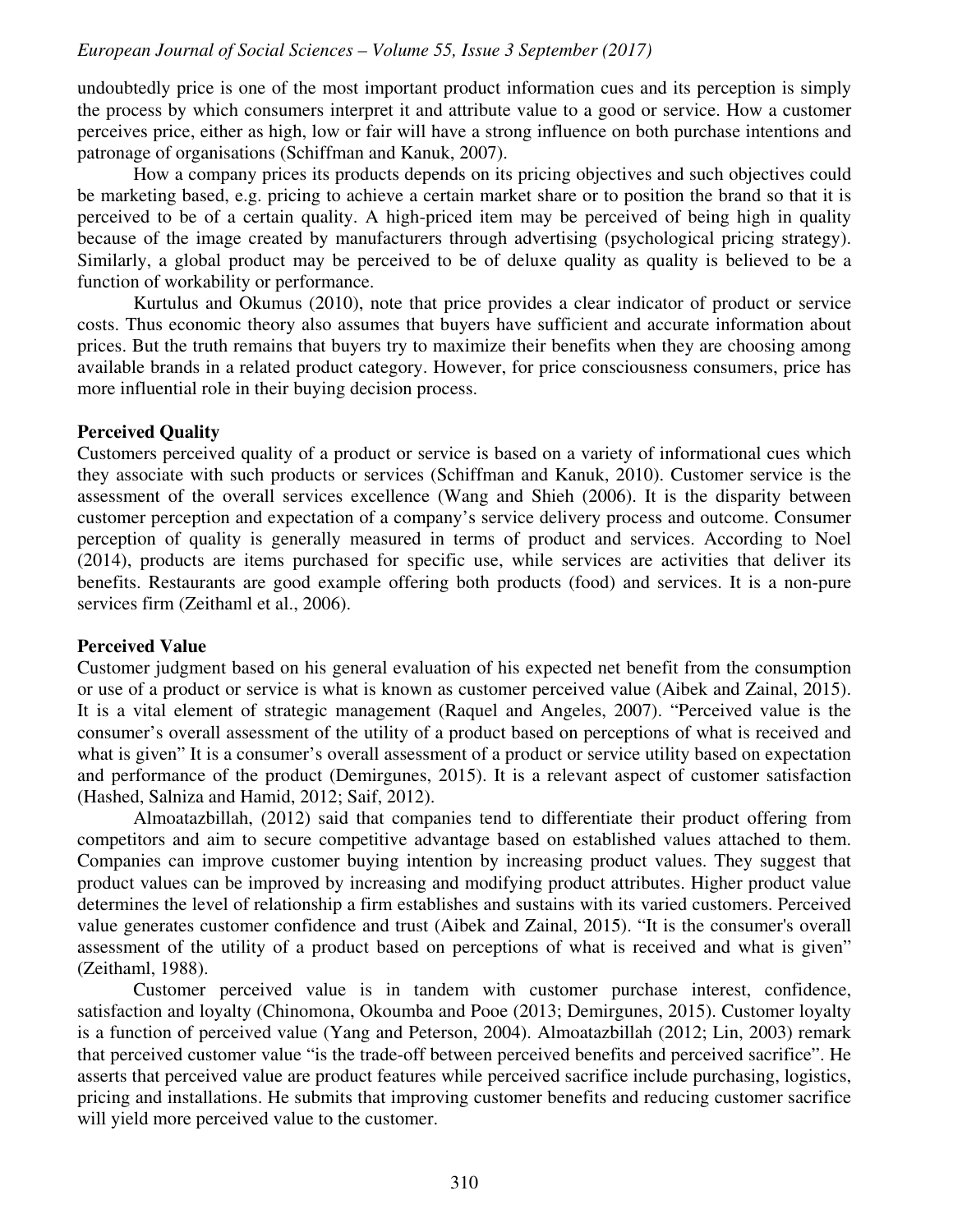#### **Means-End Chain Theory**

This is a very old theory that is everlastingly germane in describing consumer's perception of the consumption or use of goods and services. It was developed by Jonathan Gutman for merchandized products (Zinas and Mahmud, 2011). It is a theory of consumer behaviour (Esmaeil, 2014). It aids the understanding of the association between product value and consumer behaviour (Manyiwa and Crawford, 2002). The theory stipulates that a consumer perceives the purchase, consumption or use of physical products and services as a means to an end. That is to say that his relationship with the products and services he encounters is not an end in itself. The end would definitely be the benefits derivable from the consumption or use of the product. Consumer purchases a product as a means of fulfilling an objective (Zanoli and Naspetti, 2002). A consumer buys a pair of shoes for protection, beauty, and prestige. Leao and Mello (2007) affirm that there are three hierarchical model levels of consumer relationship with products and services.

These levels include perception of the attributes of the products (goods and services), consequences of the consumption or use products and personal value attached to the products (Esmaeil, 2014; Arsil, Li and Bruwer, 2016). Consumers associate product attributes with their usage consequences (Zanoli and Naspetti, 2002). (Esmaeil (2014) states that consumers are much more interested in the consequences; their experience with the use or consumption of the products or services, rather than the attributes of the products.

By consequence of use of products, it simply means that consumers anticipate and expect the products or services to yield a desired result (Arsil et al., 2016). In other words, it equally represents the inability of the products to yield desired benefits. If it yields the required benefits, the consumer makes a repeat purchase and may become brand loyal; if the benefits become consistent. However, if the benefits fall short of expectation, the consumer experiences "cognitive dissonance", and may switch over to competitors if the dissonance is not resolved amicably.

As a result of this perception, consumers are meticulous in the stages they pass through in making the choice of product they want at a particular time at a given price (Leao and Mello, 2007). According to them, the Mean-End Chain model affirms that consumers attach values to the products they buy. They submit that all purchase actions have consequences and that these consequences are directly related with product or services features.

Products and services are purchased based on the expected ability to satisfy consumer needs and wants. Leao and Mello state that the nucleus of the Means-End Chain model is the consumer decision making process that appears in stages. This is because it is through these stages that a consumer purchases products and services which are means through which the end, which is satisfaction, is obtained. If the means are done right by purchasing performing and satisfying products and services, the consumer will be duly delighted. But if the means are not handled properly, the consumer will be dissatisfied.

Arsil et al. (2016) in their study on "Using Means-end Chain Analysis to Reveal Consumers'

Motivation for Buying Local Foods: An Exploratory Study", discover that the model or chain is veritable indices to showcase the value consumers attach to buying local foods. They support Leao and Mellow and in their opinion conclude that consumers' knowledge of a product aids him in evaluating the attributes, consequences of use of that product and personal value (Zanoli and Naspetti, 2002). For them, this chain had helped consumer in making critical and rational decision that help them make relevant choices for their products. It is a roadmap to the drivers of consumer product choices.

The model is basically an attribute-consequence-value sequence (ACV). Leao and Mello (2007) also reveal the amplified or modified version of the sequence by adding adjectives to the initial ACV to form six levels such as: attribute was amplified into concrete attribute (CA) and abstract attribute (AA); consequences amplified into functional consequences (FC) and psychological consequences (PC) and finally, value was amplified into instrumental values (IV) and terminal values (TV).

Furthermore, it is a model that encourages consumer-oriented marketing approach. It is a robust driver of quality products and services both in food and other industries (Costa, Dekker and Jongen,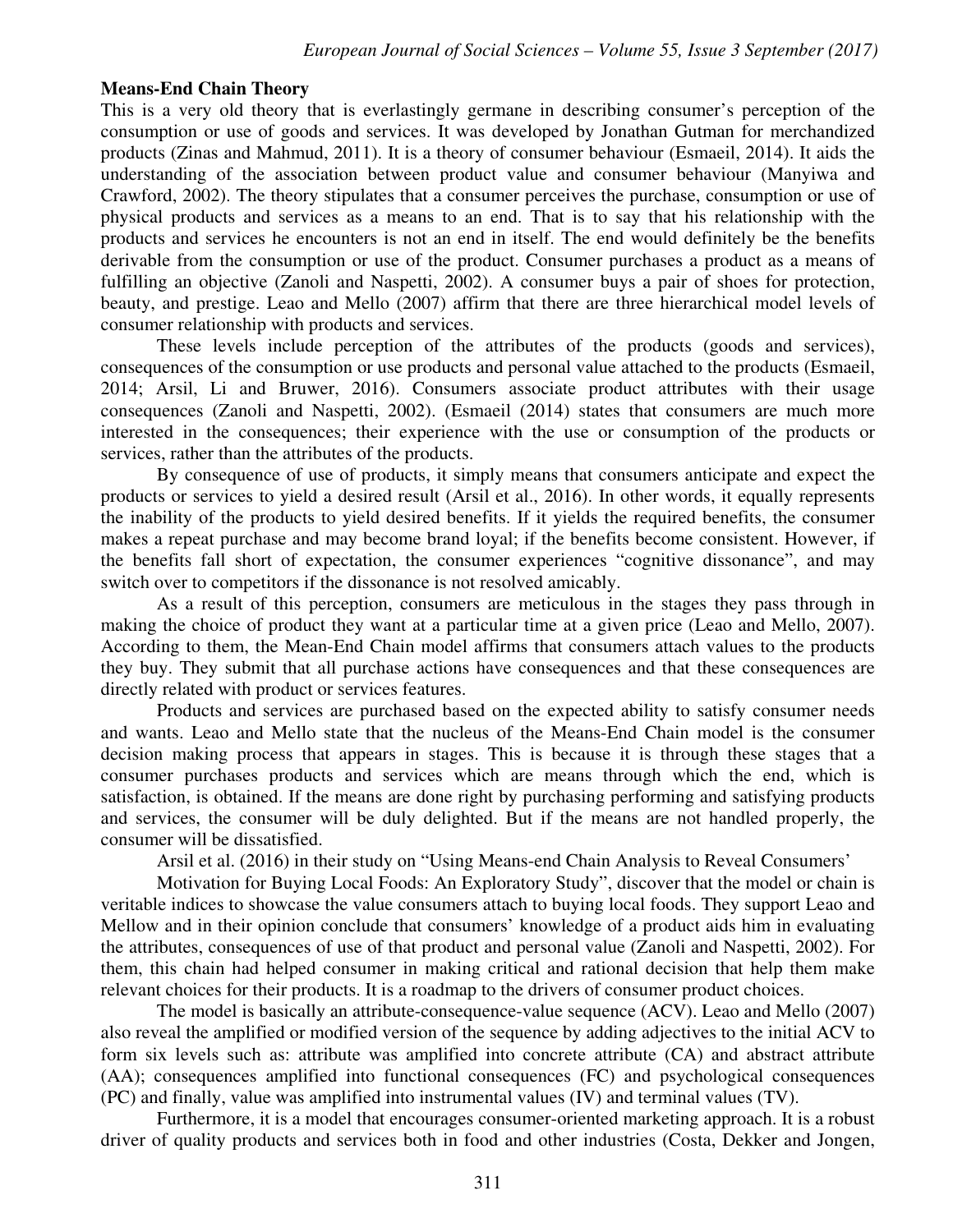2004). They establish that it helps in the buyer decision making process by acting as a motivation for the evaluation of product alternatives and final selection of needed product(s).

# **8. Methodology**

The researcher employed survey method by administering structured questionnaire to gather primary data from customers of Mr. Bigg's restaurants in Enugu Metropolis. The scope of the study is on the effects of marketing strategies on consumer patronage of Mr. Bigg's in Enugu. The population of the study includes customers of Mr. Bigg's which is indefinite and therefore, Topman's formula was used to determine a sample size of 340. Content validity was used to determine the validity of the instrument by giving allowing marketing research consultants and lecturers of marketing department to modify and make the necessary corrections so that the instrument can measure what it ought to measure. The value of the test of reliability is 0.90 which was conducted using Cronbach's Alpha which indicated that there is internal consistency of the instrument. Chi-Square data analysing technique was applied in testing the hypotheses.

# **Hypotheses.**

| Table 1. | Response to whether individual determinants and social factors have any significant influence on |
|----------|--------------------------------------------------------------------------------------------------|
|          | consumer patronage of Mr. Bigg's.                                                                |

| <b>Responses</b>  |     | E     | $O-E$     | $(O - E)^2$ | $(O-E)^2$ |
|-------------------|-----|-------|-----------|-------------|-----------|
|                   |     |       |           |             |           |
| Strongly agree    | 75  | 81.25 | 6.25      | 39.0625     | 0.5       |
| Agree             | 195 | 81.25 | $-113.75$ | 12939.0625  | 159.3     |
| Disagreed         | 23  | 81.25 | $-58.25$  | 3393.0625   | 41.8      |
| Strongly disagree | 32  | 81.25 | $-49.25$  | 49.25       | 0.6       |
| Total             | 325 | 325   |           |             | 202.2     |

Where O represents the Observed frequency, and E represents the Expected frequency.  $E= 325 = 37.5$ 

$$
X^2 = \frac{4}{\sum (O-E)^2}
$$

 $X^2$  calculated= 202.2

Level of significance  $= 0.05$ 

Degree of freedom  $=k-1$  where k=number of categories which is  $4-1=3$ 

 $X^2$  tabulated = 11.07

# **Decision Rule**

Where  $X^2$  calculated >  $X^2$  tabulated, reject H<sub>0</sub>

Where  $X^2$  calculated <  $X^2$  tabulated, accept  $H_0$ 

**Decision:** Since  $X^2$  calculated which is 107.4 is greater than  $(>) X^2$  tabulated which is 11.07, we reject the null hypothesis  $(H_0)$  and accept the alternative hypothesis  $(H_1)$  which states that; Individual determinants and social factors have a significant influence on consumer patronage of Mr. Bigg's.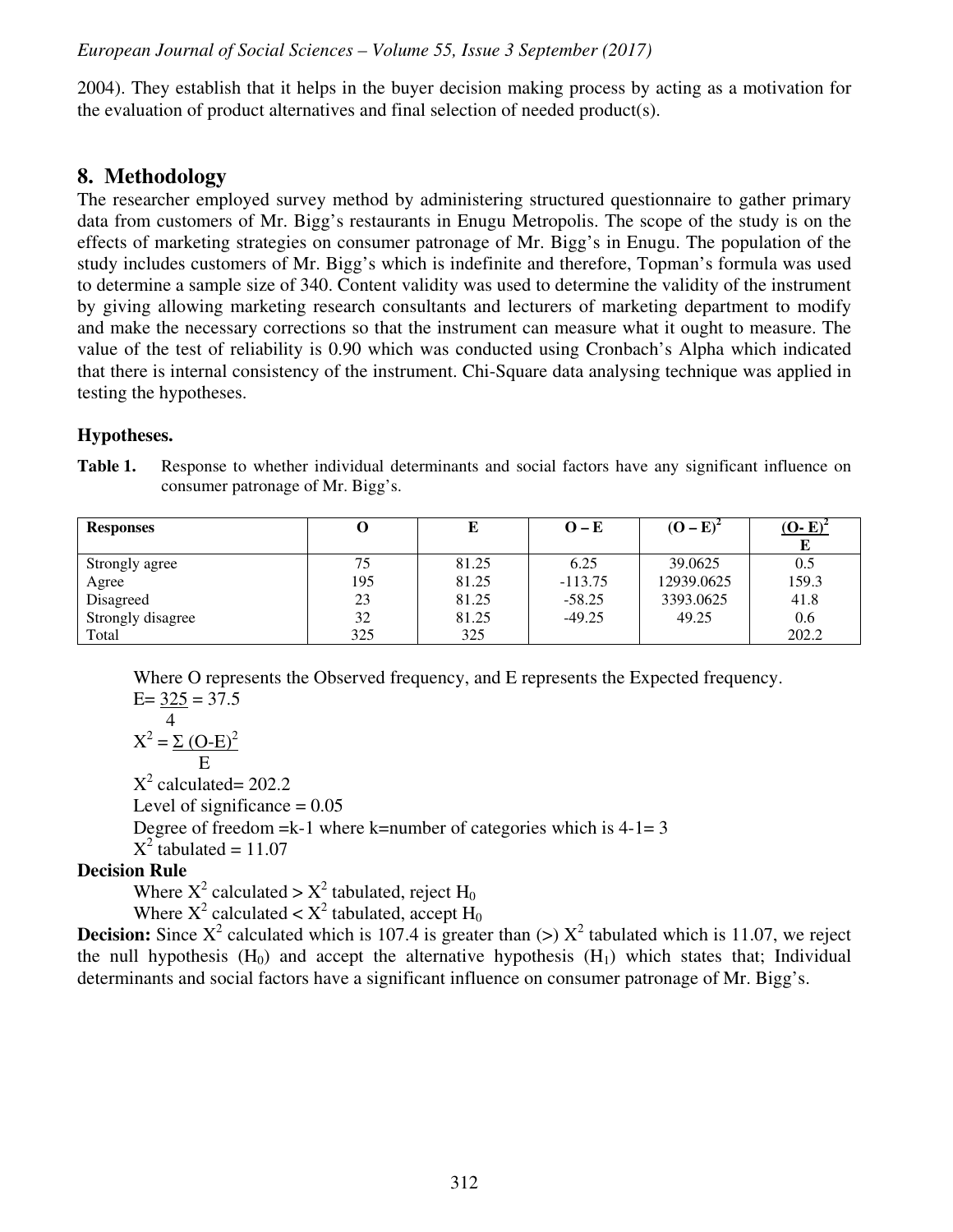**Table 2.** Response to whether consumer choice has any significant impact on the patronage of Mr. Bigg's.

| <b>Responses</b>  |     | L     | $O-E$    | $(O - E)$ | $(O-E)$ |
|-------------------|-----|-------|----------|-----------|---------|
|                   |     |       |          |           |         |
| Strongly agree    | 88  | 81.25 | 6.75     | 45.5625   | 0.6     |
| Agree             | 107 | 81.25 | 25.75    | 663.0625  | 8.2     |
| Disagreed         | 98  | 81.25 | 16.75    | 280.5625  | 3.5     |
| Strongly disagree | 32  | 81.25 | $-49.25$ | 2425.5625 | 42.2    |
| Total             | 325 | 325   | $\sim$   |           | 54.5    |

Where O represents the Observed frequency, and E represents the Expected frequency.  $E= 325 = 37.5$ 

 4  $X^2 = \sum (O-E)^2$  E  $X^2$  calculated= 54.5 Level of significance  $= 0.05$ Degree of freedom  $=k-1$  where k=number of categories which is  $4-1=3$  $X^2$  tabulated = 11.07

### **Decision Rule**

Where  $X^2$  calculated >  $X^2$  tabulated, reject H<sub>0</sub>

Where  $X^2$  calculated <  $X^2$  tabulated, accept  $H_0$ 

**Decision:** Since  $X^2$  calculated which is 68.6 is greater than  $(>) X^2$  tabulated which is 11.07, we reject the null hypothesis  $(H_0)$  and accept the alternative hypothesis  $(H_1)$  which states that; Consumer choice has a significant impact on the patronage of Mr. Bigg's.

**Table 3.** Response to whether relationship marketing practices has a significant effect on the patronage of Mr. Bigg's.

| <b>Responses</b>  | U   | Е     | $O-E$    | $(O - E)^2$ | $(O-E)$ |
|-------------------|-----|-------|----------|-------------|---------|
|                   |     |       |          |             |         |
| Strongly agree    | 89  | 81.25 | 7.75     | 60.0625     | 0.7     |
| Agree             | 172 | 81.25 | 90.75    | 8235.5625   | 101.3   |
| Disagreed         | 42  | 81.25 | $-39.25$ | 1540.5625   | 19.0    |
| Strongly disagree | 22  | 81.25 | $-59.25$ | 3510.5625   | 43.2    |
|                   |     |       |          |             |         |
| Total             | 325 | 325   | -        |             | 164.2   |

Where O represents the Observed frequency, and E represents the Expected frequency.  $E= 325 = 37.5$ 

$$
X^2 = \frac{4}{\text{E}} \frac{(\text{O-E})^2}{\text{E}}
$$

 $X^2$  calculated= 164.2 Level of significance  $= 0.05$ Degree of freedom  $=k-1$  where k=number of categories which is  $4-1=3$  $X^2$  tabulated = 11.07

#### **Decision Rule**

Where  $X^2$  calculated >  $X^2$  tabulated, reject H<sub>0</sub>

Where  $X^2$  calculated <  $X^2$  tabulated, accept  $H_0$ 

**Decision:** Since  $X^2$  calculated which is 164.2 is greater than  $(>) X^2$  tabulated which is 11.07, we reject the null hypothesis  $(H_0)$  and accept the alternative hypothesis  $(H_1)$  which states that; Relationship marketing practices has a significant effect on the patronage of Mr. Bigg's.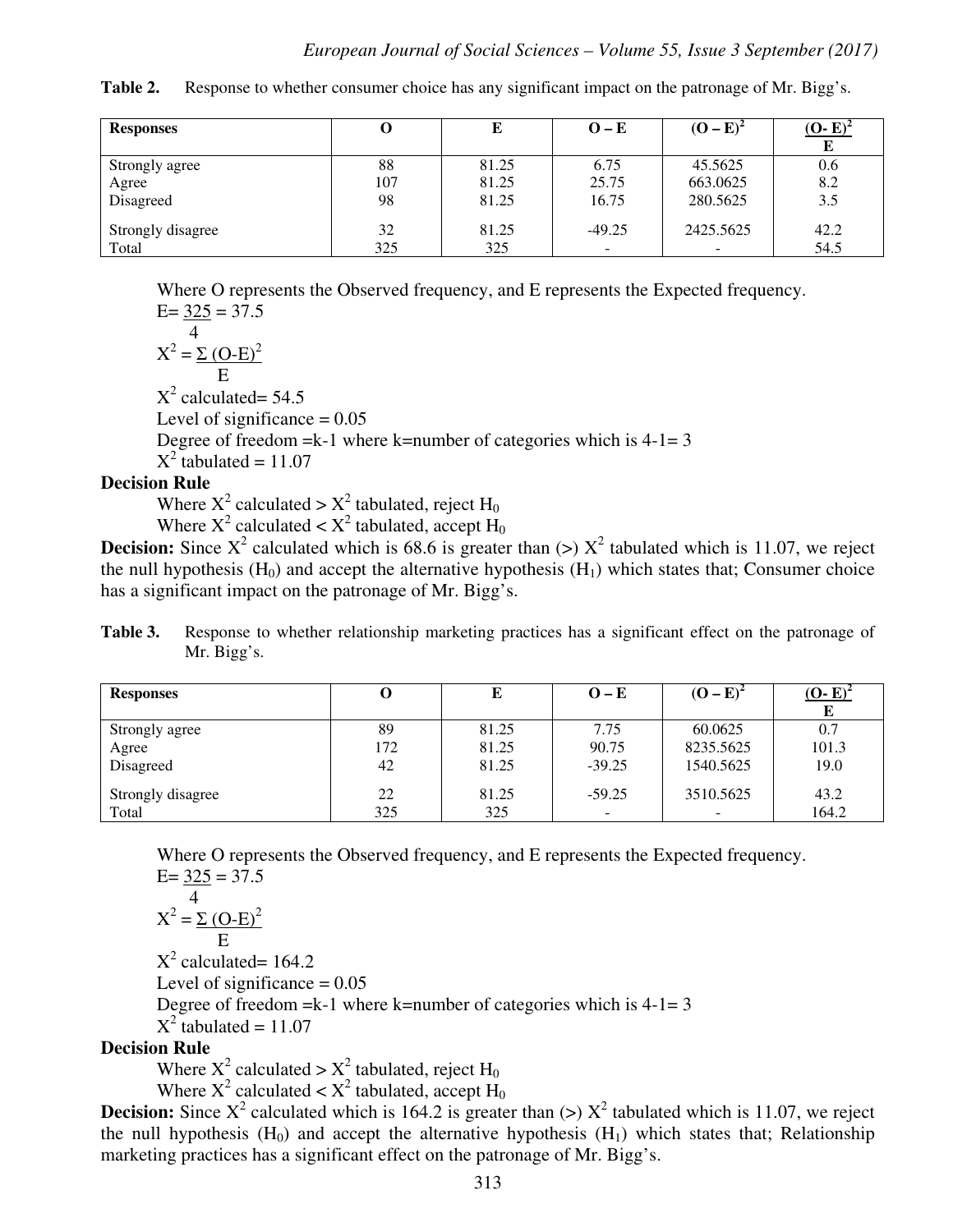| <b>Responses</b>  | O   | E     | $O-E$                    | $(O - E)^2$              | $(O-E)^2$<br>E |
|-------------------|-----|-------|--------------------------|--------------------------|----------------|
| Strongly agree    | 153 | 81.25 | 71.75                    | 5148.0625                | 63.4           |
| Agree             | 65  | 81.25 | $-16.25$                 | 264.0625                 | 3.25           |
| Disagreed         | 42  | 81.25 | $-39.25$                 | 1540.5625                | 19.0           |
| Strongly disagree | 65  | 81.25 | $-16.25$                 | 264.0625                 | 3.25           |
| Total             | 325 | 325   | $\overline{\phantom{0}}$ | $\overline{\phantom{0}}$ | 88.9           |

**Table 4.** Response to whether consumer perception has a significant effect on the patronage of Mr. Bigg's.

Where O represents the Observed frequency, and E represents the Expected frequency.

 $E = 325 = 37.5$  4  $X^2 = \Sigma (O-E)^2$ E

 $X^2$  calculated= 88.9

Level of significance  $= 0.05$ 

Degree of freedom  $=k-1$  where k=number of categories which is  $4-1=3$ 

 $X^2$  tabulated = 11.07

#### **Decision Rule**

Where  $X^2$  calculated >  $X^2$  tabulated, reject H<sub>0</sub>

Where  $X^2$  calculated <  $X^2$  tabulated, accept  $H_0$ 

**Decision:** Since  $X^2$  calculated which is 88.9 is greater than  $(>) X^2$  tabulated which is 11.07, we reject the null hypothesis  $(H_0)$  and accept the alternative hypothesis  $(H_1)$  which states that; Consumer perception has a significant effect on the patronage of Mr. Bigg's.

**Table 5.** Response to whether consumer loyalty strategies have no significant effect on the patronage of Mr. Bigg's.

| <b>Responses</b>  | O   | L.    | $O-E$                    | $(O - E)^2$              | $(O-E)^2$ |
|-------------------|-----|-------|--------------------------|--------------------------|-----------|
|                   |     |       |                          |                          |           |
| Strongly agree    | 88  | 81.25 | 6.75                     | 45.5625                  | 0.6       |
| Agree             | 107 | 81.25 | 25.75                    | 663.0625                 | 8.2       |
| Disagreed         | 98  | 81.25 | 16.75                    | 280.5625                 | 3.5       |
| Strongly disagree | 32  | 81.25 | $-49.25$                 | 2425.5625                | 42.2      |
| Total             | 325 | 325   | $\overline{\phantom{0}}$ | $\overline{\phantom{0}}$ | 54.5      |

Where O represents the Observed frequency, and E represents the Expected frequency.

 $E= 325 = 37.5$  4  $X^2 = \Sigma (O-E)^2$  E  $X^2$  calculated= 54.5 Level of significance  $= 0.05$ Degree of freedom  $=k-1$  where k=number of categories which is  $4-1=3$  $X^2$  tabulated = 11.07 **Decision Rule** 

Where  $X^2$  calculated >  $X^2$  tabulated, reject H<sub>0</sub> Where  $X^2$  calculated <  $X^2$  tabulated, accept  $H_0$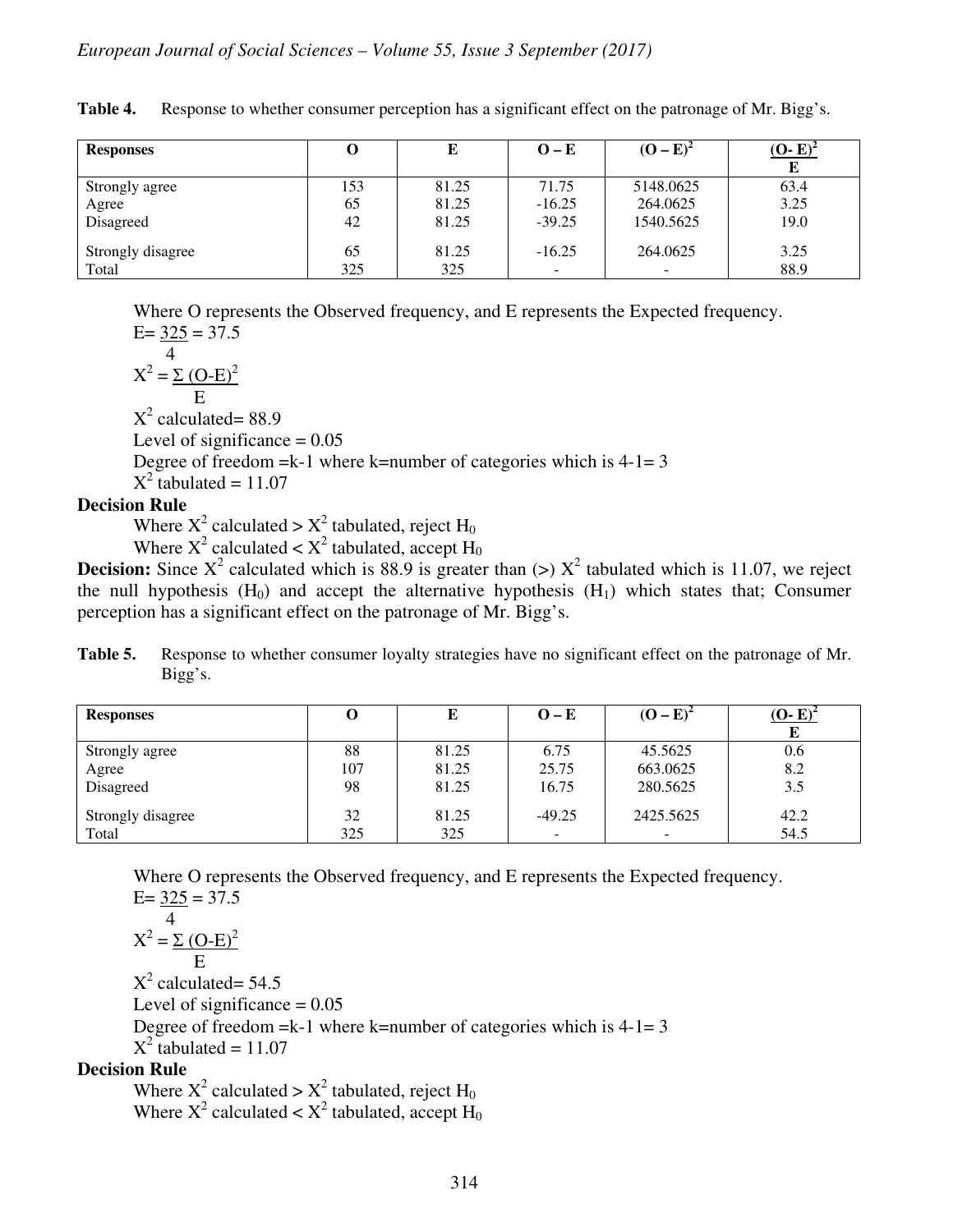**Decision:** Since  $X^2$  calculated which is 68.6 is greater than  $(>) X^2$  tabulated which is 11.07, we reject the null hypothesis  $(H_0)$  and accept the alternative hypothesis  $(H_1)$  which states that; Consumer loyalty strategies have a significant effect on the patronage of Mr. Bigg's.

#### **Summary of Findings**

The findings of this research work are as follows:

- 1. Individual determinants and social factors have a significant influence on consumer patronage of Mr. Bigg's. Customers' level of income, age, personality, reference group, social class etc must be recognized in packaging an offer to them to avoid unnecessary mistakes. This is in consonance with kotler and Keller (2006) when they highlighted the personal and social factors that influence consumer behaviour.
- 2. Consumer choice has a significant impact on the patronage of Mr. Bigg's. Choice is a very important aspect of consumer decision making process. Choice impact on patronage as Arsil, Li and Bruwer (2016; Esmaeil, 2014) assert thatchoosing among alternative products depends on consumer's evaluation of the product attributes, consequence of product use and personal value.
- 3. Relationship marketing practices has a significant effect on the patronage of Mr. Bigg's. Management should create relationship marketing portfolio and equip the manager with the training required to make perceive their customers as part and parcel of their business to establish a win-win situation. (Mollah, 2014).
- 4. Consumer perception has a significant effect on the patronage of Mr. Bigg's. They need to perceive the company as their own personal business. But the company first of all has to make itself a deluxe and favoured brand. Kotler and Armstrong (2008) supports this statement with their submission that consumer perception is an individual's interpretation of a company's offer. It is this interpretation that encourage patronage (purchase) especially when the interpretation is positive and favourable to the company.
- 5. Consumers' loyalty strategies have a significant effect on the patronage of Mr. Bigg's. When customers are treated better, they will not only embark on repeat purchase but will also inform other cronies to patronize Mr. Bigg's. On the contrary, when they are poorly treated they go about telling the whole world through social media network ((Babalca, 2013; Okolo et al., 2015).

# **9. Conclusion**

Customers have grown very sophisticated that are even more aware than most marketing executives on the adoption of some marketing strategies to impact positively on their company's bottom-line. A whole lot of marketing strategies could impact on the patronage of a services industry like that of Mr. Bigg's restaurant. Individual factors such as age, income, personality, motivation, self concept, etc as well as social factors such as social class, reference group, family, culture etc affect patronage. Similarly, relationship marketing strategies, loyalty strategies, and consumer perception of Mr. Bigg's offerings affects consumer patronage.

#### **10. Recommendations**

The following recommendations are made:

- 1. Marketing managers and executives should monitor the trends in the market to aid them in identifying and satisfy the needs and wants of consumers. They should monitor what influence them most in making critical decisions affecting their purchases.
- 2. Marketing managers should understand that consumers have got their choices as they are quite different from each other and one another. That is because what is good for the geese may not be good for the gander.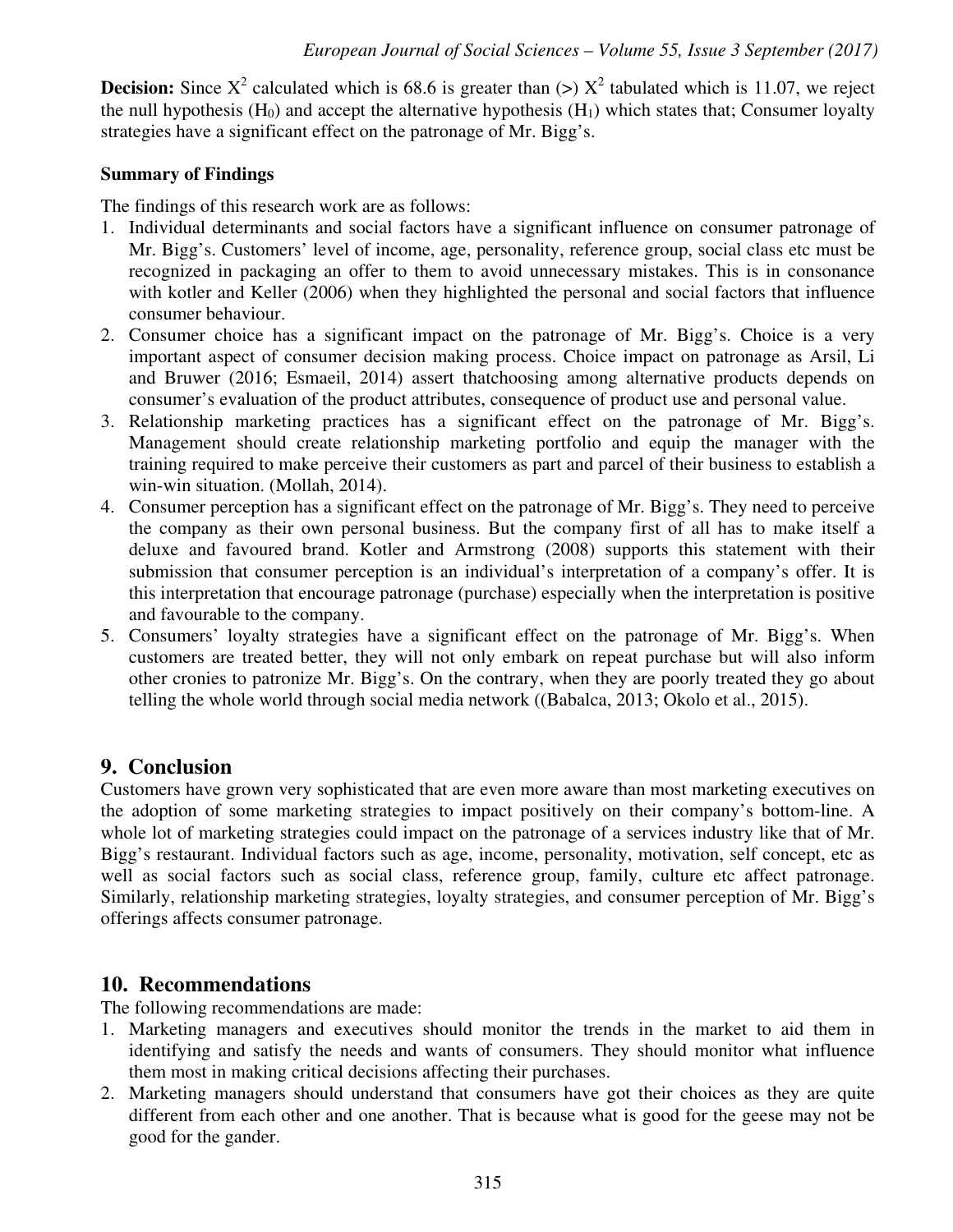- 3. Relationship marketing strategies should be adopted by all companies as part of their corporate strategy and culture. They should perceive their customers as part and parcel of their business to establish a win-win situation.
- 4. Mr. Bigg's has to project and position itself as a good corporate citizen so that its image will affect consumer perception positively and go ahead to generating good reputation and goodwill for the company.
- 5. Adoption of effective customer loyalty strategies will go a long way to attracting and retaining the customers. Such strategies like prompt services, offering free bottled water, serving larger food rations than competitors, opening early and closing late, serving different food menus etc will definitely make customers loyal.

# **References**

- [1] Adrian, P. (2011) *Principles of Services Marketing Sixth Edition* Berkshire: McGraw-Hill Inc.
- [2] Aibek, D. and Zainal, A.A. (2015) "Customers' Intention To Use Green Products: The Impact Of Green Brand Dimensions And Green Perceived Value" *SHS Web of Conferences 18.*
- [3] Akabogu, O.C. (2013) "Application of the "Brand-Choice Sequences" Theory to Measure Brand Loyalty to Beer Brands in Nigeria" *American Journal of Business and Management* Vol. 2, No. 3.
- [4] Almoatazbillah, H. (2012) "The Value Proposition Concept in Marketing: How Customers Perceive the Value Delivered by Firms – A Study of Customer Perspectives on Supermarkets in Southampton in the United Kingdom*" International Journal of Marketing Studies Vol. 4, No. 3*. Retrieved on 05/10/2016 from www.ccsenet.org.
- [5] Arsil, P., Li, E. And Bruwer, J. (2016) "Using Means-end Chain Analysis to Reveal Consumers' Motivation for Buying Local Foods: An Exploratory Study*" Gadjah Mada International Journal of Business Vol. 18, No. 3.*
- [6] Asma, S., Abdul, G., Muhammad, I., Muhammad, Y. and Naveed, A. ( 2015) "Product Perceived Quality and Purchase Intention with Consumer Satisfaction" *Global Journal of Management and Business Research: E Marketing Volume 15 Issue 1.*
- [7] Ayozie, D.O. (2012) "Is Relationship Marketing An Acceptable Marketing Strategy To Be Used By Nigerian Commercial Banks?" *Universal Journal of Management and Social Sciences Vol. 2, No.4.*
- [8] Bobalca, C. (2013) "Study of Customers' Loyalty: Dimensions and Facets", *Management and Marketing, Volume Xi, Issue 1.*
- [9] Belch, G.E. and Belch, M.A. 2001. *Advertising and Promotion-An Integrated Marketing Communications Perspective* (5th Ed), New York: Irwin/McGraw Hill.
- [10] Blackwell, P., Miniard, and Engel, J. (2006) *Consumer behavior* 10th Edition China: Thompson South-Western.
- [11] Bradley, F. (2005) *International Marketing Strategy 5th Edition* UK: Harlow Pearson Education.
- [12] Cant, M, Brink, A. and Brijbal, I S. (2006) *Consumer Behaviour* South Africa: Juta and Co.
- [13] Chankarachan, A. (2013) "The Dimensionality of Price Perceptions: A Study among MBA Students in Coimbatore City" *SIES Journal of Management Vol. 9 Issue 2*.
- [14] Chinomona, R., Okoumba, L. and Pooe, D. (2013) "The Impact of Product Quality on Perceived Value, Trust and Students' Intention to Purchase Electronic Gadgets" *Mediterranean Journal of Social Sciences Vol 4 No 14.*
- [15] Costa, A.I.A., Dekker, M. and Jongen, W.M.F. (2004) "An Overview of Means-End Theory: Potential Application in Consumer-Oriented Food Product Design" *Trends in Food Science and Technology 15.*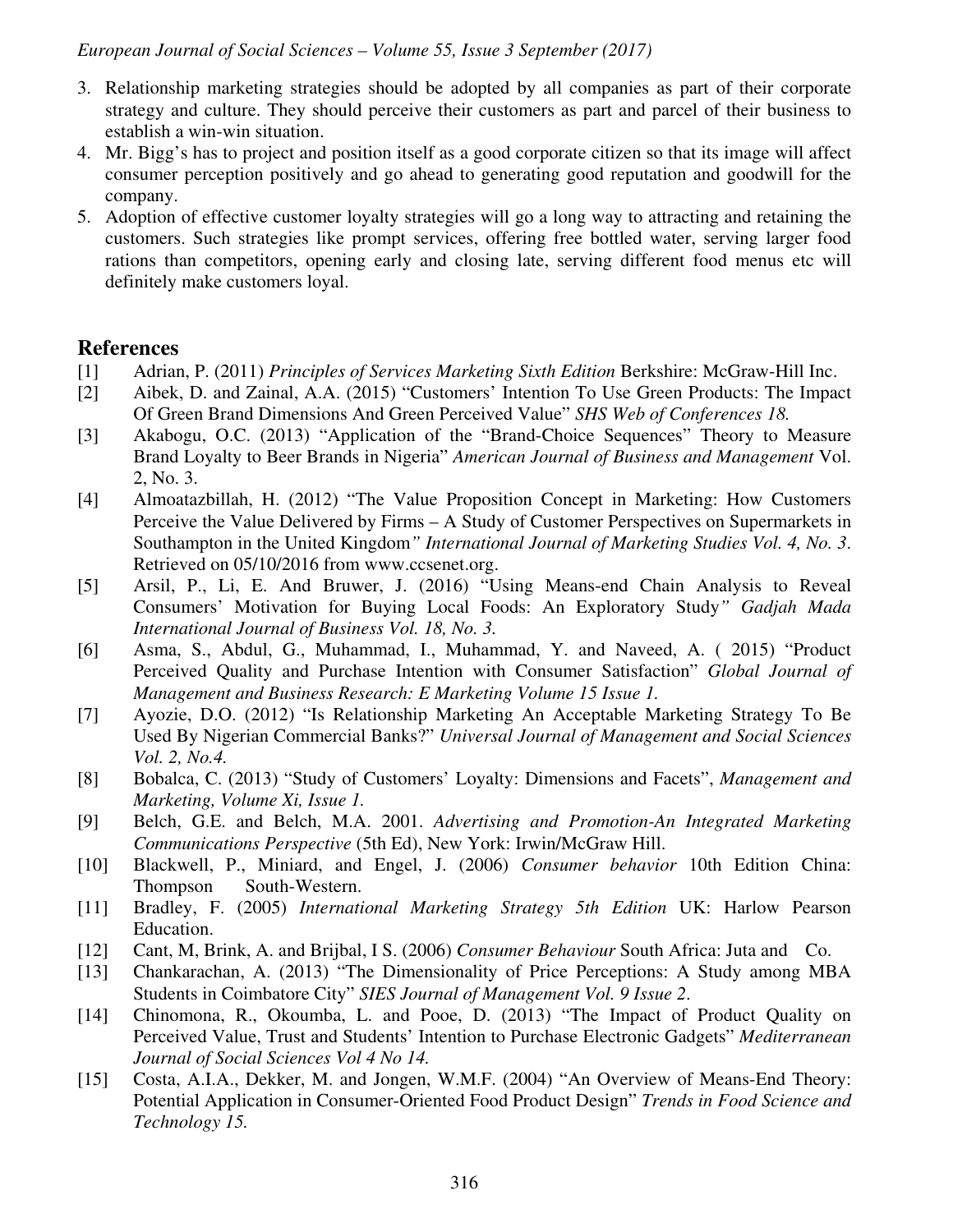- [16] Czinkota, M.R. and Ronkainen, A. (2000) *Marketing Best Practices* Toronto: Harcourt College Publishers.
- [17] Danziger, P. (2004) *Why People Buy Things They Don't Need Understanding and Predicting Consumer Behaviour*. Chicago: Dearborn Trade Publications.
- [18] Demirgunes, B.K. (2015) "Relative Importance of Perceived Value, Satisfaction and Perceived Risk on Willingness to Pay More" *International Review of Management and Marketing, 5(4).*
- [19] Emrah, C. (2010) "Measuring Customer Satisfaction: Must or Not?" *Journal of Naval Science and Engineering 2010, Vol. 6 No.2.*
- [20] Esmaeil, S. (2014) "Means-End Chain Methods Comparison: An Application to Consumer Goods in Iran" *International Journal of Economics, Commerce and Management Vol. II, Issue 7.*
- [21] Eze, F. J. and Ozo, J. U. (2005) *Consumer Behaviour* Enugu: Immaculate publishers limited.
- [22] Eze, F. J., Nnabuko, J.O., Beredugo, S. B. (2014) "The Influence of Word-of-Mouth Communication on Consumers' Choice of Selected Products in Nigeria" *European Journal of Business and Management Vol.6, No.22.*
- [23] Gabbott, M. and Hogg, G. (1994) "Consumer Behaviour and Services" A Review *Journal of Marketing Management* 10.
- [24] Gerald, M and Steven, M. (2004) "Strategies for Marketing: 12 Essential Principles of Winning the War" 1st edn. Sydney Toronto: McGraw-Hill.
- [25] Giese, J.L. and Cote, J.A. (2002) "Defining Customer Satisfaction" Academy of Marketing Science Review Volume 2000 No. 1. Retrieved on 18/08/2016 from www.amsreview.org.
- [26] Haghighi, M., Dorosti1, A. Rahnama, A. and Hoseinpour, A (2012) "Evaluation of Factors Affecting Customer Loyalty in the Restaurant Industry"*African Journal of Business Management Vol. 6(14).*
- [27] Hair, J.F., Bush, R.P. and Ortinau, D.J. (2009) *Marketing Research in a Digital Information Environment. 4th Edition*, New York: McGraw-Hill Companies, Inc.
- [28] Harold, K. (2001) *Fundamentals of Marketing* London: Hill man Ltd.
- [29] Hashed, A.N.M., Salniza, B.M.S. and Hamid, M.G. (2012) "Factors Affecting Customer Satisfaction of Mobile Services in Yemen" *American Journal of Economics 2012, 2(7).*
- [30] Hunt, S.D. and Arnett, D.B. (2006) "The Explanatory Foundations of Relationship Marketing Theory" *Journal of Business and Industrial Marketing 21/2.*
- [31] Johns, N. And Pine R. (2002) "Consumer Behaviour in the Food Service Industry: A Review*" Hospitality Management 21.*
- [32] Kanagal, N. (n.d.) "Role of Relationship Marketing in Competitive Marketing Strategy" *Journal of Management and Marketing Research.*
- [33] Kotler, P. Bowen, J.T. and Makens, J.T. (2010) *Hospitality and Tourism Marketing (International Edition*), New Jersey: Pearson Prentice Hall Education Inc.
- [34] Kotler, P. and Armstrong, G. (2012) *Principles of Marketing* 14th Edition New Jersey: Pearson Prentice Inc.
- [35] Kotler, P. and Armstrong, G. (2008) *Principles of Marketing* 10th Edition New Jersey: Pearson Prentice Inc.
- [36] Kotler, P. and Keller, K.L. (2006) *Marketing Management 12e* New Jersey: Pearson Education Inc.
- [37] Kotler, P. Bowen, J.T. and Makens, J.C. (2010) *Marketing for Hospitality and Tourism, Fifth Edition* New Jersey; Pearson Education Inc.
- [38] Kumbhar, V.M. (2011) "Factors Affecting The Customer Satisfaction in E-Banking: Some Evidences Form Indian Banks" *Management Research And Practice Vol. 3 Issue 4.*
- [39] Kurtulus, K. and Okumus, A. (2010) "Consumers' Price Perceptions as A Segmentation Criteria: An Emerging Market Case" *Istanbul University Journal of the School of Business Administration. Apr2010, Vol. 39 Issue 1.*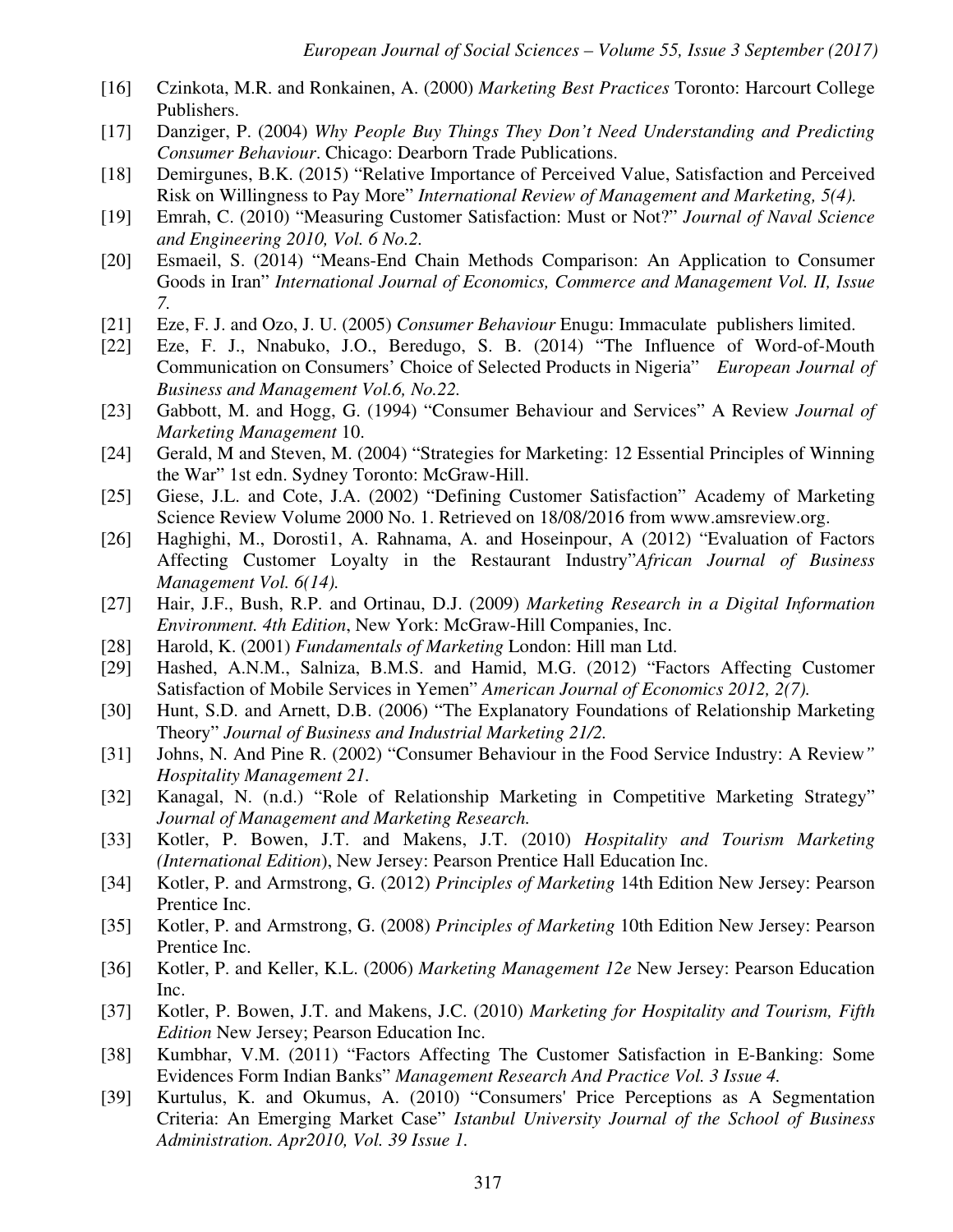- [40] Lacobucci, V. (2000) "Relationship Marketing in Consumer Markets" *International Journal of Marketing, Vol.20 No 9.*
- [41] Lake, L. (2009) *Consumer Behaviour for Dummies* New Jersey: John Wiley.
- [42] Leao, A.L.M. and Mello, S.C.M. (2007) "The Means-End Approach to Understanding Customer Values of a On-Line Newspaper" *Brazilian Administration Review Vol 4 No 1.*
- [43] Li, M.L. and Green, R.D. (2011) "A Mediating Influence on Customer Loyalty: The Role of Perceived Value" *Journal of Management and Marketing Research* Retrieved on 09/09/2016 from www.aabri.com.
- [44] Lin, C. (2003) "The Role of Customer Perceived Value in Generating Customer Satisfaction: An E-Business Perspective" *Journal of Research in Marketing and Entrepreneurship Vol 5 Issue 1.*
- [45] Macinnis, D. and Hoyer, W (2008) *Consumer Behaviour Mason*: South Western.
- [46] Malhotra, N.R., (2007) *Marketing Research: An Applied Orientation. 5th Edition*. New Jersey: Pearson Prentice Hall.
- [47] Manyiwa, S. and Crawford, I. "Determining Linkages between Consumer Choices in a Social Context and the Consumer's Values: A Means–End Approach" *Journal of Consumer Behaviour Vol 2 No 1.* Retrieved on 14/06/2017 from www.researchgate.net.
- [48] Mattila, A.S. (2004) "Consumer Behaviour Research in Hospitality and Tourism Journals" *Hospitality Management 23*. Retrieved on 09/09/2016 from www.science direct.com.
- [49] McCarthy, B. (2001) *Marketing, 2nd Edition* London: Mcmillan Publishing Co.
- [50] McDaniel C. Hair J, Lamb C (2008) *Introduction to Marketing Ninth Edition* Australia: Thomson South Western.
- [51] Mereidos, C.O. and Salay, E. (2013) "A Review of Food Service Selection Factors Important to the Consumer" *Food and Public Health 2013, 3(4).*
- [52] Mollah, M.A.S. (2014) "The Impact of Relationship Marketing on Customer Loyalty at Tesco Plc, UK", *European Journal of Business and Management, Vol.6, No.3.*
- [53] Mosahab, R., Mohamad, O. and Ramayah, T. (2010) "Service Quality, Customer Satisfaction and Loyalty: A Test of Mediation" *International Business Research Vol. 3, No. 4.*
- [54] Mowen, S (2000). *The 3M Model of Motivation and Personality Theory and Empirical Applications to Consumer Behavior.* Boston: Kluver Academic.
- [55] Mredu, G. (2016) "A Study of Impact of Social Media on Consumer Behaviour in Restaurant Industry of Jaipur City" *IJARIIE Vol-2 Issue 3.*Retrieved on 29/07/2016 from www.ijariie.com.
- [56] Mukhiddin, J., Dileep, K.M. and Jalal, R.M.H. (2012) "Impact of Relationship Marketing on Customer Loyalty in The Banking Sector" *Far East Journal of Psychology and Business Vol. 6 No. 3.*
- [57] Munusamy, J. Chelliah, S., and Mun, H. W. (2010) "Service Quality Delivery and Its Impact on Customer Satisfaction in Malasia", *International Journal of Innovation Management and Technology, Vol. 1, No. 4.*
- [58] Neha, J. (2012) "A Study on Customer Preference and Satisfaction towards Restaurant in Dehradun City" *Global Journal of Management and Business Research Vol 12 Issue 21.*
- [59] Njomo, L. M. (2012) "Satisfying the Indigenous Food Needs of Sub-Saharan African Immigrants in South Africa: A Food Consumption Behavior Model for South Africa's Leading Supermarket Chains" *African Journal of Business Management Vol. 6(25).*
- [60] Noel, M. (2014) "A Benchmark Process For Measuring Consumer Perceptions of Total Quality" *International Journal of Market Research Vol. 56 Issue 2.*
- [61] Nwosu, I.E. (2001), *Marketing Communication Management and Media: An Integrated Approach*, Lagos: Dominican Publishers.
- [62] Nwosu, I.E. and Anayo, D.N. (2006) Triple-P Advertising: Principles, Processes, Practices, Enugu: Afri-TowersLtd.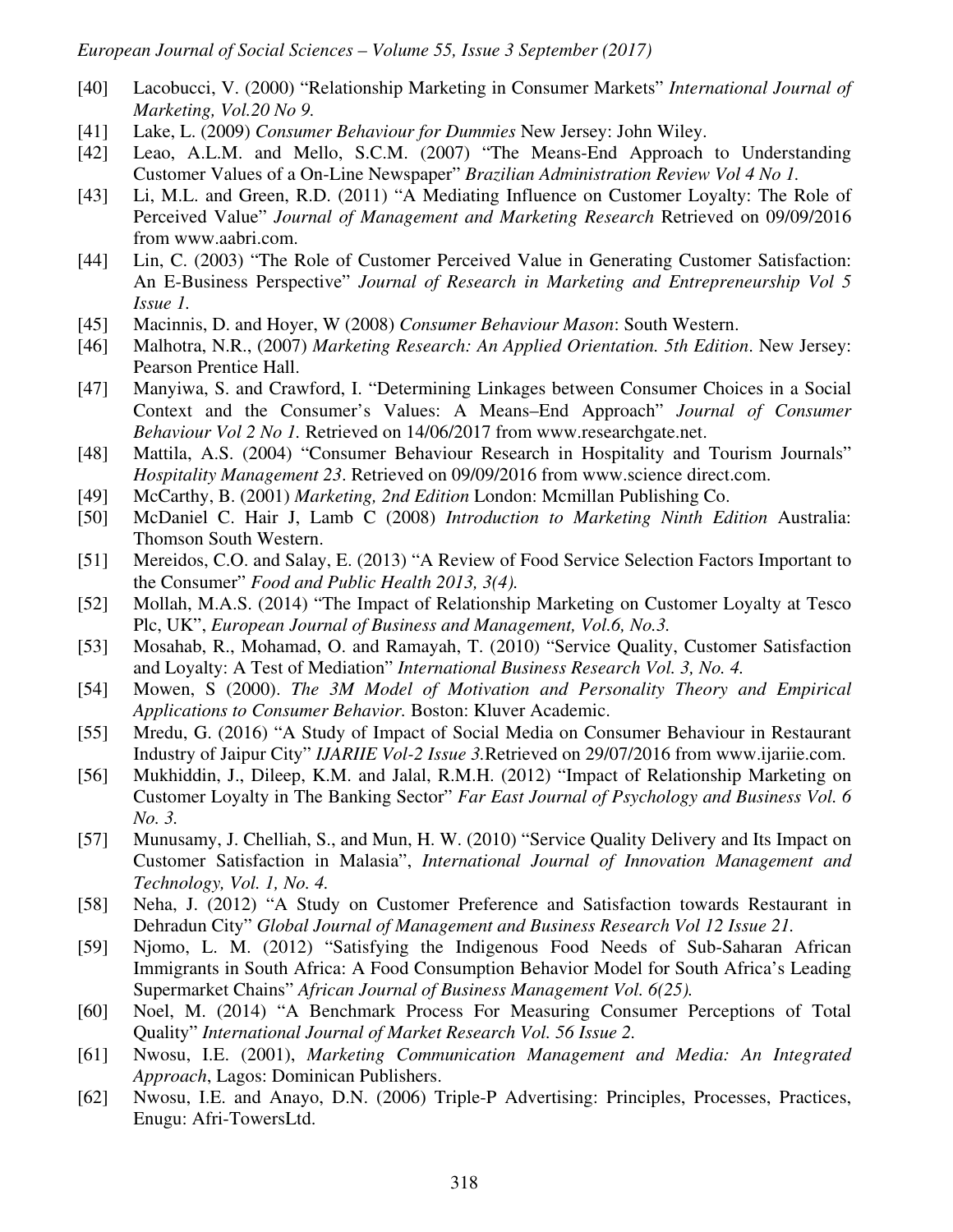- [63] Ogunlade, Y. (2010) *Possible Business Opportunities in Nigeria Fast Food Introduction to Entrepreneurship Development in Nigeria* Ado-Ekiti: Nigeria.
- [64] Okolo, V.O., Agu, O.A., Obikeze, C.O. and Ugonna, I.A. (2015) "Evaluating the Effect of Customer Loyalty Strategies on Customer Satisfaction among Selected Global System For Mobile Communications (GSM) Services Providers in South Eastern Nigeria" *International Journal of Development Research Vol. 5, Issue, 07.*
- [65] Ola, P. (2003) "Effective Customer Relationship Management and Long-term Profit", *Marketing Journal, Vol. 7 No 4.*
- [66] Olise, M.C., Okoli, M.I. and Ekeke, J.N. (2015) "Factors Influencing Customers Patronage of Fast Food Estaurants A Study of Selected Customers of Fast Food in Anambra State, Nigeria" *International Journal of Economics, Commerce and Management Vol. III, Issue 11.*
- [67] Onah, J.O. and Thomas, M.J. (2004) *Marketing Management: Strategies and Cases Second Edition* Enugu: Institute for Development Studies.
- [68] Onu, A. (2005) *Marketing* Obosi: Pacific Publishing Co.
- [69] Okomba, M. (2004) "What is Customer Relationship Management?" *Marketing Journal Vol. 8 No 2.*
- [70] Perreaut, R. (2002*) Marketing Management,* Dallas: Wisley Press.
- [71] Quester, P. and McGuiggan, R. (2004) *Marketing Creating and Delivering Value* Australia: McGraw Hill.
- [72] Rai, A.K. and Mehda, S. (2013) "The Antecedent of Customer Loyalty: An Empirical Investigation in Life Insurance Context" *Journal of Competitiveness Vol. No. 2.*
- [73] Raimi, L. and Towobola, W. L. (2011) "Open Distance Learning (ODL): A Catalyst For Educational and Entrepreneurship Development in Nigeria" *Continental Journal of Education Research 4 (3): 1.*
- [74] Ranju. T. and Mukesh, T. (2009) *Advertising and Sales Management* New Delhi: VK Publications.
- [75] Ramakrishnan, K. (2006) "Customer Retention: They Key to Business Performance" Retrieved on 04/10/2016 from www estrategicmarketing.com.
- [76] Raquel, S. and Angeles, I. (2007) "The Concept of Perceived Value: A Systematic Review of the Research" *Marketing Theory Volume 7(4).*
- [77] Saif, U.M. (2003) "Customer Satisfaction, Perceived Service Quality and Mediating Role of Perceived Value" *International Journal of Marketing Studies Vol. 4, No. 1.*
- [78] Salami, C.G.E. and Ajobo, R.T. (2012) "Consumer Perception about Fast Food Restaurant in Asaba *Global Journal of Management and Business Research Vol 12 Issue 1.*
- [79] Schiffman, L.G. and Kanuk, L.L. (2010) *Consumer Behavior*, Toronto Prentice-Hall.
- [80] Schiffman L and Kanuk L (2012) *Consumer Behaviour* Toronto: Prentice Hall.
- [81] Solomon, M., Bamossy, G., Askegaard, G., Hogg, M. (2006) *Consumer Behaviour-A European Perspective* 3rd edn. Harlow Prentice Hall: Pearson Education Limited.
- [82] Smith, K. (2001) *Customer Relationship Management* Boston: Mcgraw- Hill Inc.
- [83] Stinnett, B. (2005) *Think Like Your Customer- A Winning Strategy To Maximize Sales By Understanding How And Why Your Customers Buy*. US: McGraw-Hill.
- [84] Ugbaja, C. (2004) *Marketing* Lagos: Ilupeju publishers.
- [85] Vans, L. (2000) *Relationship Marketing* London: Hillman Publishers.
- [86] Wang, I.M. and Shieh, C.J. (2006) "The Relationship between Service Quality and Customer Satisfaction: the Example of CJCU Library" *Journal of Information and Optimization Sciences Vol 27 No 1.*
- [87] Wendel, C. (2000) *Consumer Behaviour* London: Pengium.
- [88] Yang, Z. And Peterson, R.T. (2004) "Customer Perceived Value, Satisfaction, and Loyalty: The Role of Switching Costs" *Psychology & Marketing, Vol. 21(10).*